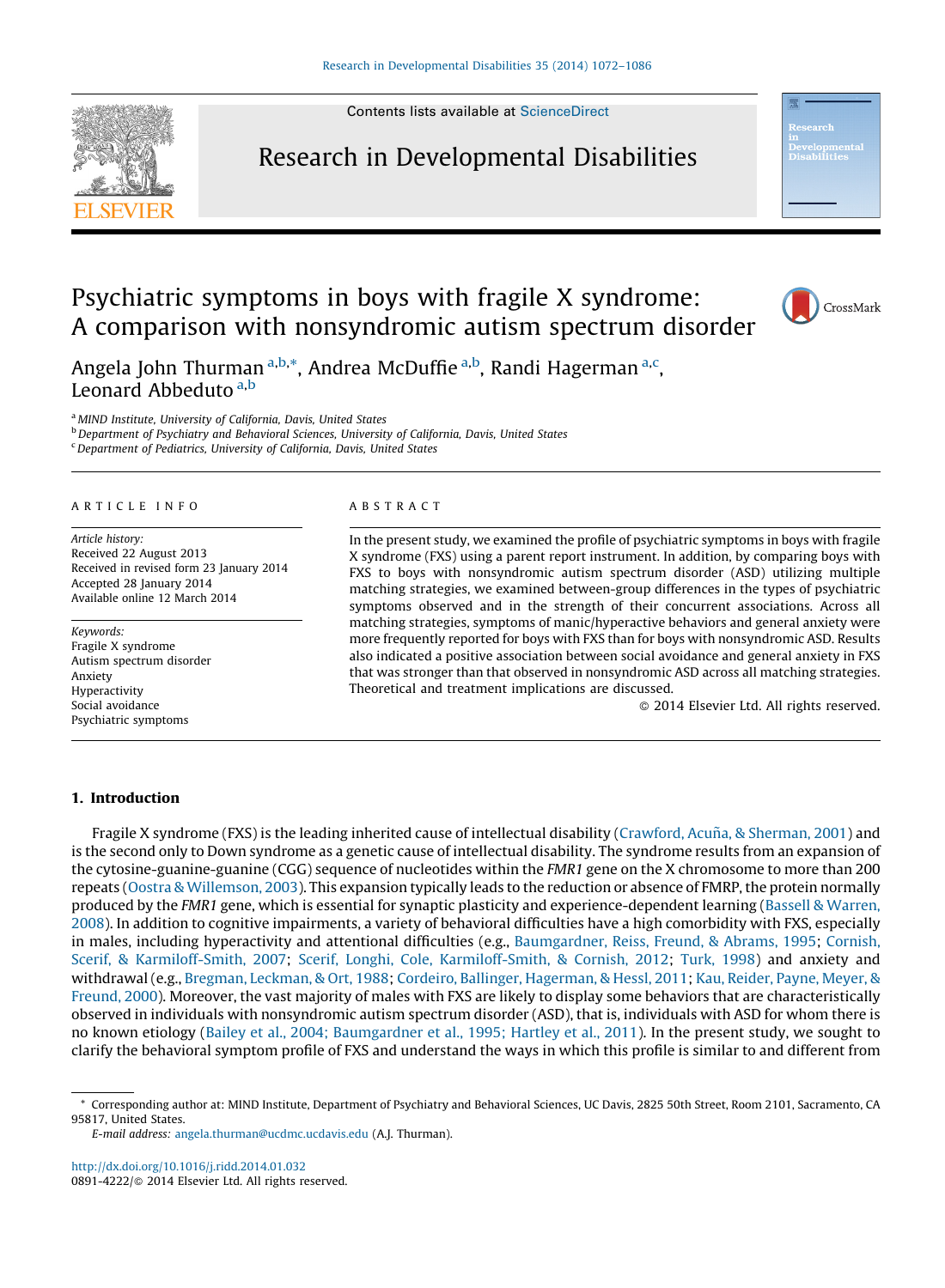that of nonsyndromic ASD. Such data are critical to efforts to develop targeted treatments, especially those that have utility for both FXS and nonsyndromic ASD. Given the moderating effects of the second unaffected X chromosome in females, males with FXS are typically more severely affected across domains of behavioral functioning [\(Mazzocco,](#page-13-0) 2000). Thus, the present study focused on males only.

Recent advances in neurobiology have increased our understanding of the pathophysiology of FXS, leading to the development of pharmacological treatments targeting core deficits of this disorder. Such treatments have been shown to rescue many phenotypic features in the FMR1 knock out (KO) mouse and other animal models of FXS (Bagni, [Tasonne,](#page-12-0) Neri, & [Hagerman,](#page-13-0) 2012; [Berry-Kravis](#page-12-0) et al., 2011; [Bhakar,](#page-12-0) Dölen, & Bear, 2012; Dölen, [Carpenter,](#page-13-0) Ocain, & Bear, 2010; Hagerman, Lauterborn, Au, & [Berry-Kravis,](#page-13-0) 2012). Positive effects of several pharmacological agents have been observed in human clinical trials as well, including those involving minocycline [\(Dziembowska](#page-13-0) et al., 2013; [Leigh](#page-13-0) et al., 2013), sertraline [\(Indah](#page-13-0) [Winarni](#page-13-0) et al., 2012), AFQ056 (an mGluR5 antagonist) [\(Jacquemont](#page-13-0) et al., 2011), and arbaclofen (a GABA<sub>B</sub> agonist) [\(Berry-](#page-12-0)[Kravis](#page-12-0) et al., 2012). More generally, the symptom overlap between FXS and nonsyndromic ASD has led to the hope that targeted treatments benefitting FXS will also benefit those with nonsyndromic ASD (Gurkan & [Hagerman,](#page-13-0) 2012). Despite initial positive results and the optimism generated among scientists and families, there have been many disappointments in human clinical trials as well. In general, results for humans with FXS have been modest relative to the impressive findings with the KO mouse. Moreover, the extension of drugs with positive findings for FXS to individuals with nonsyndromic ASD has not always shown benefit, with arbaclofen being a recent high-profile "failure" for nonsyndromic ASD [\(Pollack,](#page-13-0) 2013).

There are several reasons for the pattern of human study findings. First, although the impairments that define FXS have been well described for many behavioral domains, there remains much that we do not understand about the phenotype, including the extent to which different behavioral symptoms associated with the FXS phenotype emerge from the same or different underlying neural mechanisms. As a result, decisions about which behavioral endpoints to select for use in clinical trials have often been based on clinical intuition rather than being hypothesis driven. It would be useful, therefore, to understand which symptoms of the FXS phenotype are strongly correlated with one another, which would suggest common underlying mechanisms, and which symptoms are not correlated, which would suggest different underlying mechanisms. Second, despite the findings of shared behavioral symptoms between FXS and nonsyndromic ASD, there is emerging evidence suggesting that the same behavioral symptoms may reflect different underlying mechanisms in the two conditions ([Gallagher](#page-13-0) & Hallahan, 2012; McDuffie, Thurman, [Hagerman,](#page-13-0) & Abbeduto, in press; [Wolff](#page-14-0) et al., 2012). If this is the case, the expectation of finding targeted treatments that are equally efficacious across the disorders might not be reasonable. Direct studies comparing behavioral profiles across FXS and nonsyndromic ASD have been few and existenting studies do not adequately account for other developmental characteristics that differ between the two disorders, such as IQ, which can complicate interpretation of such cross-syndrome comparisons.

The current study was designed to compare the behavioral profiles observed in FXS to the profiles observed in nonsyndromic ASD. To begin to identify characteristics that may be unique to the behavioral phenotype associated with FXS, we examined the psychiatric symptom profile of boys with FXS relative to comparison groups of same-aged children with a diagnosis of nonsyndromic ASD. In the present study, we use the term ''nonsyndromic ASD'' to refer to boys who display symptoms of autism that are frequent and/or severe enough to exceed behavioral criteria for a research classification of ASD, but for whom a comorbid genetic diagnosis of FXS or other known etiology has been ruled out. To inform our understanding of whether the same behavioral symptoms reflect similar or different underlying psychological mechanisms, we examined concurrent associations across domains of psychiatric symptoms as well as concurrent associations between these symptoms and other domains of functioning across the two disorders. Studies such as these are vital to understanding the extent to which targeted treatments may be similarly efficacious in FXS and nonsyndromic ASD.

## 1.1. Symptoms associated with an autism spectrum disorder

Behavioral characteristics typically associated with the presentation of an ASD are frequently observed in males with FXS. As many as 90% of males with FXS are described as displaying at least some behavioral symptoms of an ASD; furthermore, when utilizing standard caseness criteria for research classification ofASD (Risi et al., [2006](#page-13-0)), itis estimated that 60% of males with FXS have symptoms that are frequent and severe enough to warrant a comorbid diagnosis of ASD (e.g., [Harris](#page-13-0) et al., 2008). Despite these findings, there is disagreement regarding how to interpret the presence or absence of behaviors typically associated with a classification of ASD in the context of an individual with FXS. Currently, there is much debate within the field regarding whether the behavioral symptoms typically interpreted to represent core domains of autism symptomatology are: (1) the result of the same underlying neurological/psychological impairments that affect individuals with nonsyndromic ASD or (2) superficially similar behaviors but arise from different underlying psychological/neurological impairments. Given recent findings of neuroimaging studies suggesting potentially important structural and functional differences between the brains of individuals with FXS and those with nonsyndromic ASD (for review see [Gallagher](#page-13-0) & Hallahan, 2012), research focused on elucidating the similarities and differences between the two disorders and examining at what levels these differences exist is of particular importance. Direct comparisons between appropriately matched FXS and ASD samples are necessary to discern where the behavioral and neurophysiological boundaries lay between these two disorders.

To date, many comparisons between individuals with FXS and individuals with nonsyndromic ASD have focused on the behaviors central to a diagnosis of ASD, examined as either a function of symptom severity and/or categorical diagnostic metrics. Recent findings have begun to identify between-syndrome differences between boys with FXS and boys with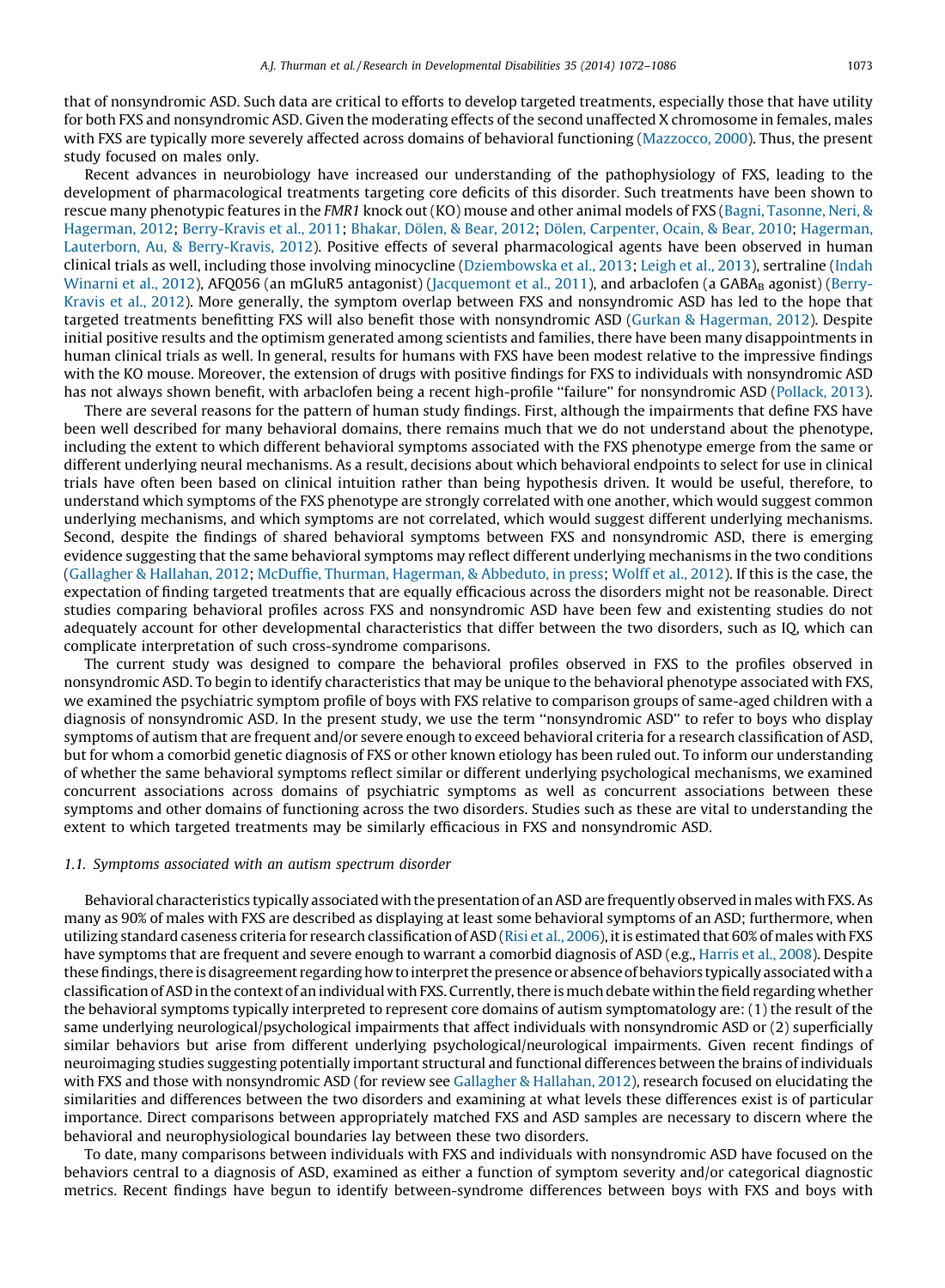nonsyndromic ASD when matched on age and categorical diagnostic status ([Wolff](#page-14-0) et al., 2012) and when matched on age and a continuous metric of autism symptom severity [\(McDuffie](#page-13-0) et al., in press). McDuffie and colleagues, for example, recently found that boys with FXS are less impaired in social smiling, gesture use, and offering to share, and more impaired in complex mannerisms than are boys with nonsyndromic ASD, whether matched on age and diagnostic status or autism symptoms severity ([McDuffie](#page-13-0) et al., in press). These results suggest that important differences in social-affective, communicative, and restricted, repetitive behaviors may differentiate boys with FXS from those with ASD and may have important implications for the application of targeted treatments. In order to understand the extent to which symptoms overlap or discriminate between the FXS and nonsyndromic ASD phenotypes, it is necessary for empirical studies to go beyond evaluating the similarities/differences in autism symptoms by directly comparing symptom profiles in other domains of functioning, particularly domains that are frequently implicated in both phenotypes.

Two domains of functioning that are frequently noted as problematic for individuals with FXS are hyperactivity/ inattention and anxiety. Increased symptom presentation in these domains is also observed for individuals with nonsyndromic ASD (de Bruin, [Ferdinand,](#page-13-0) Meester, Nijs, & Verheij, 2007; Gevik, Eldevik, [Fjæran-Granum,](#page-13-0) & Sponheim, 2011; [Leyfer](#page-13-0) et al., 2006; [Mattila](#page-13-0) et al., 2010; [Siminoff](#page-14-0) et al., 2008); yet, direct comparisons of the disorders on these domains have yet to be conducted. In the current study, we examined of the profile of symptoms and the interrelations among these symptom domains to shed light on whether similar behavioral challenges reflect the same underlying mechanisms in these two neurodevelopmental disorders.

## 1.2. Hyperactivity and attentional difficulties

Males with FXS often display significant hyperactivity as well as attentional difficulties. For example, in their sample of 14 males with FXS (chronological age (CA) range: 3–27 years), [Bregman](#page-12-0) et al. (1988) found that all participants demonstrated significant inattention and hyperactivity and 13/14 participants demonstrated clinically significant impulsivity problems. Fryns, Jacobs, [Kleczkowska,](#page-13-0) and van den Berghe (1984) reported similar findings for a sample of 21 males between 2 and 21 years of age, describing ''hyperkinetic behavior with restlessness, overactivity, agitation and poor, superficial attention [\(Fryns](#page-13-0) et al., 1984, pg. 133)'' as the most salient behavioral characteristics of their sample. [Sansone](#page-13-0) et al. (2012) compared a factor analysis of Aberrant Behavior Checklist-Community (ABC-C; Aman & [Singh,](#page-12-0) 1994) data from individuals with FXS to the original norming data for individuals with general intellectual disability. They found that in the case of FXS, fewer items loaded onto the Hyperactivity factor than had been observed for individuals with general intellectual disability. Items loading on this factor were more explicitly related to elevated activity in the sample of individuals with FXS. For individuals with general intellectual disability, items related to disruptive behavior, impulsivity and inattentiveness/distractibility also loaded on the Hyperactivity factor, whereas for participants with FXS, these items loaded on Irritability and Lethargy/ Withdrawal factors.

More generally, multiple studies have compared the rates of hyperactivity, attention problems, and impulsivity in FXS to rates found in other clinical groups. [Baumgardner](#page-12-0) et al. (1995) found that children with FXS between 3 and 16 years of age (mean CA = 8.7 years, SD = 4.3), earned higher maternal ratings of hyperactivity, measured by the Parent-Aberrant Behavior Checklist(ABC; Krug, Arick, & [Almond,](#page-13-0) 1993) than did a group of participants of mixed etiology ID matched on CA and similar in IQ. Furthermore, a greater proportion of children with FXS met DSM-III-R criteria for attention deficit/hyperactivity disorder than did controls of mixed etiology ID. Turk [\(1998\)](#page-14-0) reported a similar pattern of findings when comparing children with FXS to children with Down syndrome (DS) and children with nonsyndromic developmental disability matched on developmental age. The children with FXS in Turk's study earned higher maternal ratings of restlessness and hyperactivity, as measured by the Children's Behavior Checklist (CBCL; [Achenbach](#page-12-0) & Edelbrock, 1983), than did the children with DS or children with developmental delay. Not all studies have been able to replicate this finding (e.g., [Einfeld,](#page-13-0) Hall, & Levy, 1991; Kau et al., [2000](#page-13-0)); however, there are several possible explanations for the discrepant findings across studies including the CA of the participants as well as the measures used to assess hyperactivity.

Despite the increased risk for presenting with these symptoms, no studies to date directly compare symptoms of hyperactivity, attention problems, and impulsivity between FXS and nonsyndromic ASD. Consequently, we do not know the extent to which these symptoms influence the similarities and differences observed between the two phenotypes. By exploring the between-group similarities and differences that exist in the hyperactivity and attentional domain and interrelations across domains, we can learn whether their similar behavioral presentations/difficulties reflect the same underlying mechanisms in these two neurodevelopmental disorders.

## 1.3. Anxiety/withdrawal

Males with FXS also are often described as presenting with significant anxiety, gaze aversion, and relative to individuals with other ID syndromes (e.g., [Bregman](#page-12-0) et al., 1988; [Cordeiro](#page-13-0) et al., 2011; [Einfeld,](#page-13-0) Tonge, & Florio, 1994; Kau et al., [2000](#page-13-0)). For example, in their factor analysis of the ABC-C data from individuals with FXS, [Sansone](#page-13-0) et al. (2012) identified a sixth factor for their FXS sample that was not observed for individuals with general intellectual disability in the original norming sample. Sansone et al. argued that this factor, referred to as Social Avoidance, captured core aspects of the FXS phenotype related to gaze avoidance, social escape behaviors, and social anxiety. [Cordeiro](#page-13-0) et al. (2011), using a diagnostic clinical interview assessing the presence of DSM-IV anxiety disorders, found that 86.2% of their sample met diagnostic criteria for at least one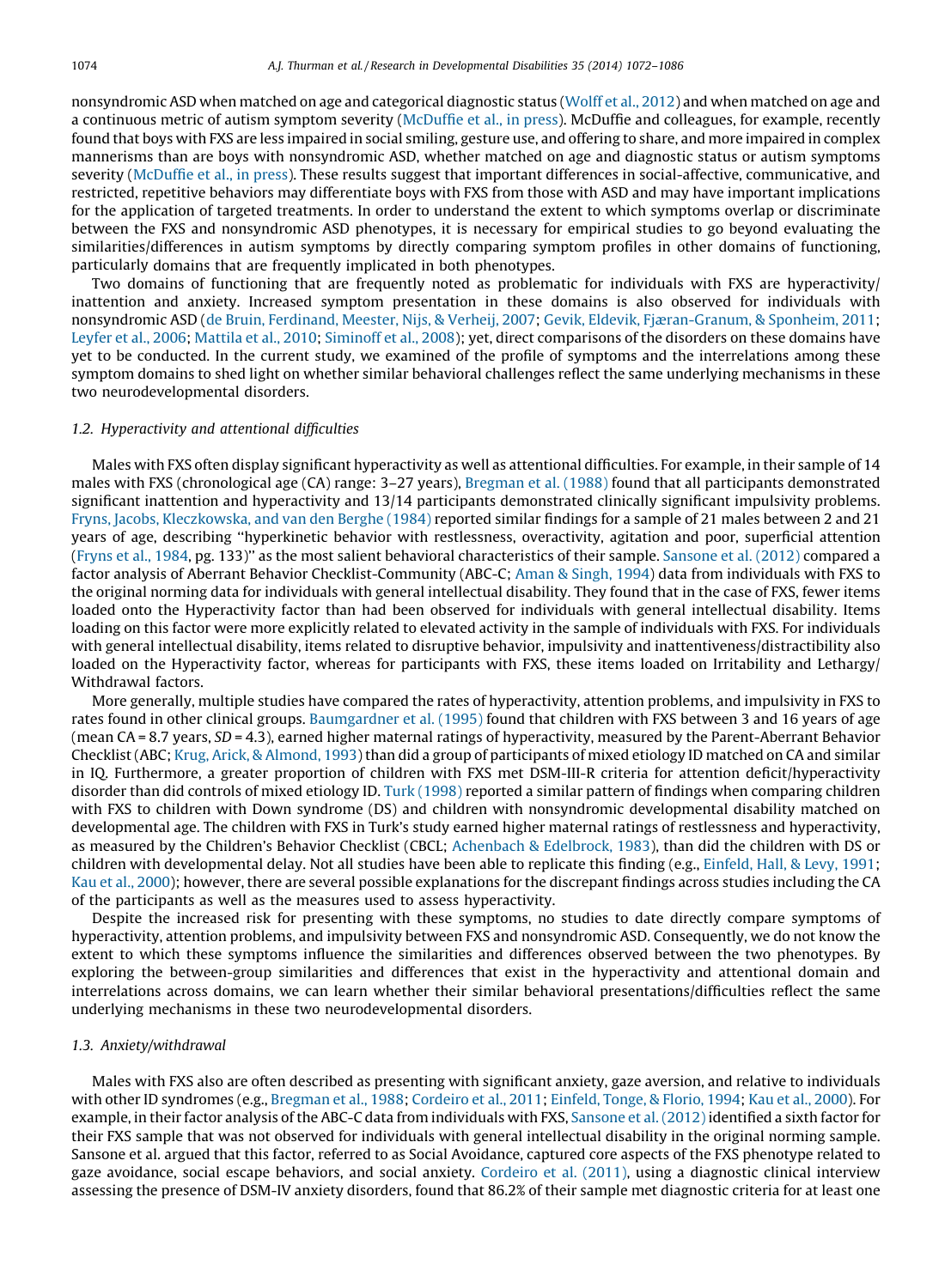anxiety disorder, most frequently specific phobia and social phobia. Cordeiro et al. found that rates of anxiety disorders were higher in FXS relative to the general population ([Schaffer](#page-14-0) et al., 1996), children with nonsyndromic ID [\(Dekker](#page-13-0) & Koot, 2003), and children with Williams syndrome (Leyfer, [Woodruff-Borden,](#page-13-0) & Mervis, 2009), a neurogenetic syndrome in which the rate of General Anxiety Disorder is reported as more than double the rate observed in the general population. In contrast, multiple studies have also reported no difference to decreased rates of Withdrawal ([Baumgardner](#page-12-0) et al., 1995; Kau et al., [2000\)](#page-12-0) and antisocial behavior [\(Einfeld](#page-13-0) et al., 1994) relative to IQ-matched participants with mixed etiology ID.

Although the observation of higher ratings of anxiety, gaze aversion, and avoidance behaviors would seem to be inconsistent with lower ratings of withdrawal and antisocial behaviors, these findings correspond to the clinical descriptions of FXS found in the literature and have aided our characterization of the behavioral phenotype observed in males with FXS. A broad range of social difficulties is observed in males with FXS; in addition, the social/behavioral profile in FXS has been characterized as ''a portrait of sharp contrasts (Bailey & [Nelson,](#page-12-0) 1995, pg. 240).'' On the one hand, ''these individuals generally are perceived to engage in prosocial behavior, desire social relationships, and form social attachments ([Bailey](#page-12-0) & [Nelson,](#page-12-0) 1995, pg. 240).'' On the other hand, individuals with FXS frequently present with social/gaze avoidance and anxiety, a behavioral presentation that potentially contributes to the frequent reports of symptom overlap between individuals with FXS and those with nonsyndromic ASD. Thus, this domain of functioning is especially important to examine relative to individuals with nonsyndromic ASD as it may provide insights into the neuropsychological underpinnings of many of the social/affective symptoms of ASD observed in FXS.

This clinical presentation is consistent with existing research from typical development, which demonstrates that although sociability and shyness may be linked, these two factors are distinguishable ([Cheek](#page-12-0) & Buss, 1981); that is, one can demonstrate a preference for/interest in interacting with people but still experience discomfort engaging within the social interaction. Given the interest in elucidating the similarities and differences between the FXS and ASD phenotypes, we are brought to an important empirical question yet to be addressed; namely, what role does anxiety play in the similarities and differences observed between these phenotypes? By comparing the profile of symptoms of anxiety and their interrelations with other domains of functioning, the present study may shed light on whether these symptoms reflect the same underlying mechanisms in these two neurodevelopmental disorders. This information can be used as a first step in exploring the role of anxiety in the development of the FXS and nonsyndromic ASD behavioral phenotypes, thereby potentially shedding light on the similarities and differences in the developmental trajectories of these two behavioral phenotypes.

## 1.4. Research questions

In the current study, we examined the presence and profile of psychiatric symptoms in boys with FXS based upon maternal ratings of these symptoms. In addition, we examined whether between-syndrome differences existed in the types of psychiatric symptoms observed when comparing boys with FXS to boys with nonsyndromic ASD. Finally, we investigated the extent to which between-syndromes differences existed in the associations among psychiatric symptom domains as well as in the associations of these symptoms with other aspects of behavioral functioning. It is important to recognize that a number of methodological challenges arise when focusing on comparisons across neurodevelopmental disorders (e.g., [Mervis](#page-13-0) & Klein-[Tasman,](#page-13-0) 2004). For example, when comparing individuals with FXS to those with nonsyndromic ASD, large and significant differences are observed both in nonverbal reasoning ability and in the presence of the core symptoms of autism, with males with FXS demonstrating, on average, more limited nonverbal reasoning ability and better social functioning than males with nonsyndromic ASD [\(McDuffie](#page-13-0) et al., in press; [Wolff](#page-14-0) et al., 2012). Additionally, a negative association has been observed between NVIQandseverity of autismsymptoms inFXS [\(Lewis](#page-13-0) et al., 2006). To controlfor these differences, andto allow for amore careful characterization of between-group similarities and differences, the present study utilized three alternate matching strategies resulting in subsamples of participants who were matched groupwise on:(a)CA;(b) CAand NVIQ; and (c) CA, NVIQ, and autism symptom severity. Thus, the current study addressed the following research questions:

- (1) For boys with FXS, what is the observed profile of maternal ratings of current psychiatric symptoms across symptom domains?
- (2) Are there between-group differences in maternal ratings of current psychiatric symptoms? Do the observed group differences vary according to the matching strategy used?
- (3) Do between-group differences exist in the pattern of associations across psychiatric symptom domains? Do the observed group differences vary according to the matching strategy used?
- (4) Do between-group differences exist in the concurrent associations between psychiatric symptoms and other child characteristics (i.e., CA, nonverbal reasoning ability, and autism symptom severity)? Do the observed group differences vary according to the matching strategy used?

## 2. Method

#### 2.1. Participants

Participants were drawn from a larger study of word learning in males with FXS and males with nonsyndromic ASD. Inclusion in the larger study required participants in both diagnostic groups to meet the following criteria: (a) between 4 and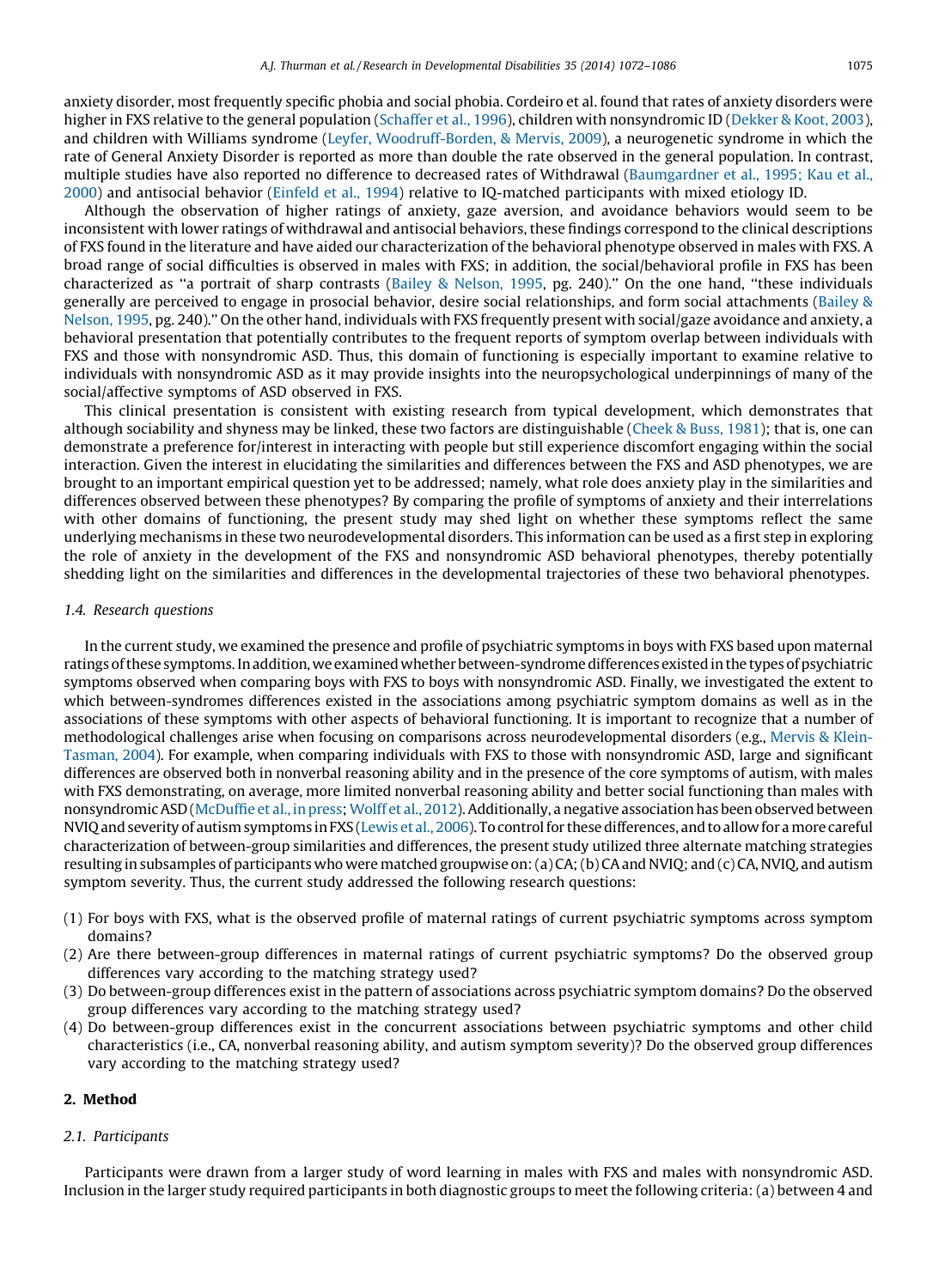10 years of age, (b) nonverbal mental age between 2;0 and 5;11, (c) native English speaker with parents who are fluent English speakers, (d) speech is the primary means of communication, (e) no sensory or physical impairments that would limit participation in the project (based on parent report), (f) a pure tone, air-conduction threshold of 30 dB HL or better in each ear (averaged across 500, 1000, and 2000 Hz), and  $(g)$  lived at home with the biological mother. In addition, participants with FXS were required to provide a report documenting diagnosis of FMR1 full mutation (i.e., >200 CGG repeats, with or without mosaicism). Participants with nonsyndromic ASD were included in the present study if: (1) parents provided evidence documenting that genetic testing had been completed to rule out a diagnosis of FXS; (2) a project physician conducted dysmorphology and neural exam and ruled out other possible syndromic causes of ASD (e.g., Rett's syndrome, tuberous sclerosis); (3) the participant received a calibrated autism severity score of at least four on the Autism Diagnostic Observation Schedule (ADOS; [Gotham,](#page-13-0) Pickles, & Lord, 2009); and (4) a classification of ASD according to the criteria outlined by Risi et al. [\(2006\)](#page-13-0) on the Autism Diagnostic Interview-Revised (ADI-R; Rutter, [LeCouteur,](#page-13-0) & Lord, 2003). Project staff who had completed research reliability training for these measures administered both the ADOS and the ADI-R. Use of these criteria resulted in 43 participants with FXS and 55 participants with nonsyndromic ASD available for selection in the present study.

Inclusion in the present project required participants to have completed the Leiter International Performance Scale (Leiter), the ADOS, and the Anxiety, Depression, and Mood Scale (ADAMS; all described below). As a result, seven participants (2 FXS, 5 nonsyndromic ASD) were excluded for missing Leiter data and two participants (both nonsyndromic ASD) were excluded for missing ADOS data. For the participants with FXS, those who met these criteria were included as the full sample of participants (Full Sample) in the present study. For the participants with nonsyndromic ASD, a subsample of the 49 participants who met these criteria was selected, utilizing the sampling procedures outlined by [Mervis](#page-13-0) and John (2008), to create the Full Sample group of children with nonsyndromic ASD who matched the Full Sample children with FXS on CA  $(t(80) = .52, p = .60)$ .

The participants with FXS in the Full Sample were 41 males aged 4.06–10.63 years ( $M = 7.24$ ,  $SD = 2.04$ ). The racial composition of this sample was 85% White, 7.5% Asian, 2.5% African-American, and 5.0% bi-racial (both children were Native American/White). Of the participants with FXS in the Full Sample, 10% were of Hispanic origin. The 41 participants with nonsyndromic ASD in the Full Sample ranged in age from 4.02 to 10.99 years ( $M = 7.46$ ,  $SD = 1.76$ ). The racial composition of this group was 80% White, 5% Asian, 10% African-American, and 5% bi-racial (Native American/White). Of the participant with nonsyndromic ASD in the Full Sample, 12.5% were of Hispanic origin.

As seen in Table 1, although the two diagnostic groups in the Full Sample were well matched on CA, males with FXS demonstrated significantly lower NVIQ standard scores (SS; measured via the Leiter) and autism symptom severity scores (measured via the ADOS) than did the males with nonsyndromic ASD. To address this issue, a subsample of participants was selected (CA-IQ Matched Sample), utilizing the sampling procedures outlined by [Mervis](#page-13-0) and John (2008), to create groups of children with FXS or nonsyndromic ASD matched on both CA and NVIO SS  $(n=30/\text{group})$ . Between-group comparisons demonstrated that the males with FXS in the CA-IQ Matched Sample, however, still earned significantly lower autism symptom severity scores than did the males with nonsyndromic ASD (Table 1). Consequently, a final subsample of participants (CA-IQ-Autism Symptom Matched Sample) was generated, utilizing the [Mervis](#page-13-0) and John (2008) sampling procedures, to create a group of males with FXS and a group of males with nonsyndromic ASD matched on CA, NVIQ SS, and autism symptom severity ( $n = 16$ /group). Descriptive statistics regarding CA, NVIQ SS, and autism symptom severity score as well as between-group comparisons on the matching variables for all three samples are presented in Table 1. The utilization of multiple matching procedures when conducting between-group comparisons was designed to allow us to elucidate more fully the similarities and differences between males with FXS and males with nonsyndromic ASD in psychiatric symptoms, with more confidence in findings that emerged regardless of matching strategy.

| Variables                                                 | FXS<br>Mean (SD) | Nonsyndromic ASD<br>Mean (SD) | p-Value          |
|-----------------------------------------------------------|------------------|-------------------------------|------------------|
| Full Sample (FXS: $n = 41$ /group)                        |                  |                               |                  |
| CA.                                                       | 7.17(2.06)       | 7.40 (1.78)                   | .600             |
| Leiter NVIQ SS                                            | 61.85 (17.45)    | 71.73 (18.25)                 | $.010^{\degree}$ |
| ADOS autism symptom severity                              | 5.98 (2.44)      | 8.02(1.48)                    | < 001            |
| $CA-IQ$ Matched Sample ( $n = 30$ /group)                 |                  |                               |                  |
| CA                                                        | 7.25(2.17)       | 7.53(1.81)                    | .600             |
| Leiter NVIQ SS                                            | 64.73 (13.82)    | 65.17 (13.91)                 | .904             |
| ADOS autism symptom severity                              | 5.80(2.46)       | 8.00(1.51)                    | < 0.01           |
| $CA$ -IQ-Autism Symptom Matched Sample ( $n = 16$ /group) |                  |                               |                  |
| CA                                                        | 7.76(2.38)       | 8.03(1.94)                    | .726             |
| Leiter NVIQ SS                                            | 58.50 (11.64)    | 60.19 (14.82)                 | .723             |
| ADOS autism symptom severity                              | 7.19(1.91)       | 7.31 (1.62)                   | .843             |

## Table 1

Descriptive statistics for matching variables as a function of sample.

 $p < .01$ .

 $p < .001$ .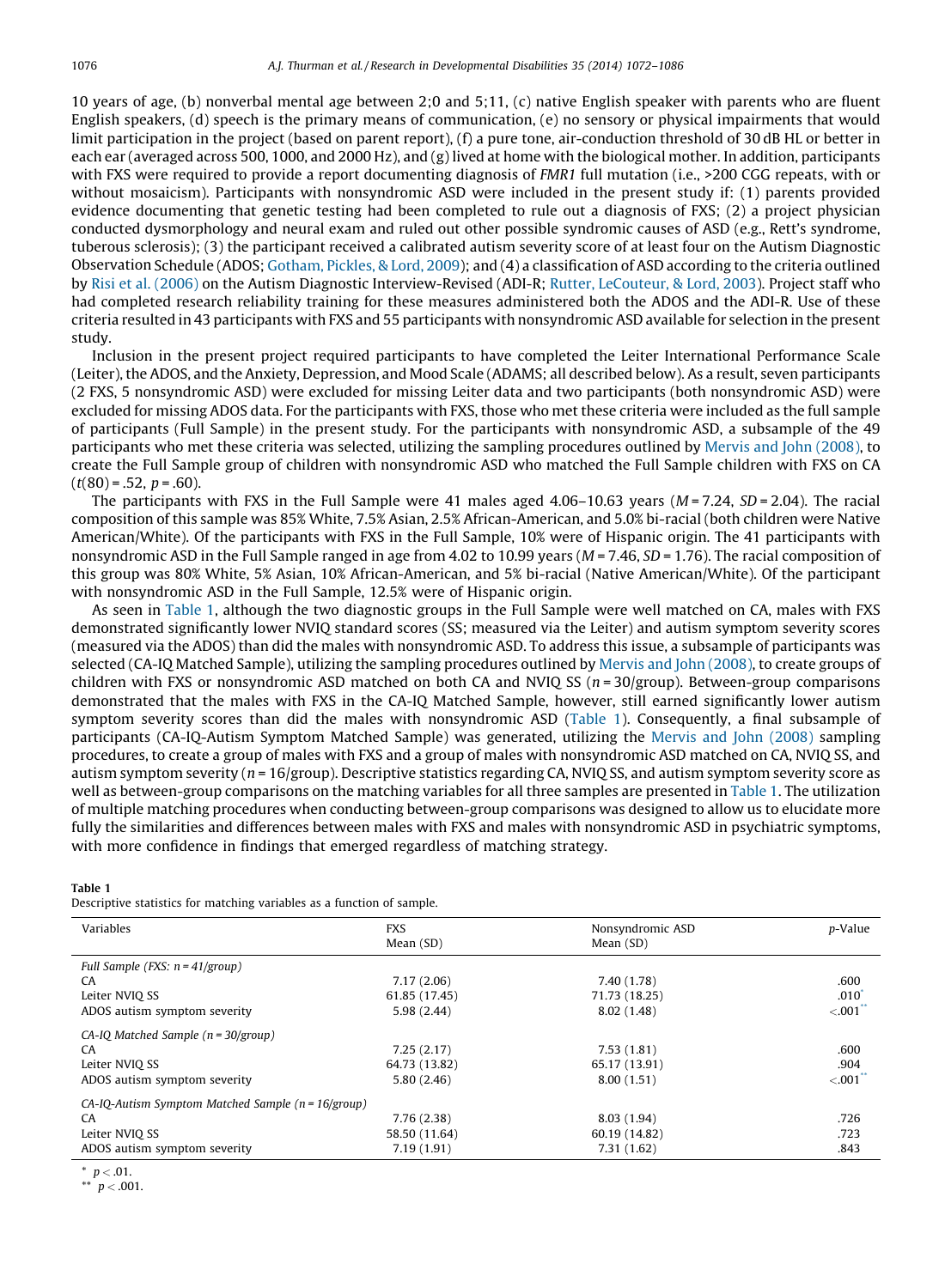# 2.2. Measures

## 2.2.1. Anxiety, Depression, and Mood Scale (ADAMS, [Esbensen,](#page-13-0) Rojahn, Aman, & Ruedrich, 2003).

The ADAMS is a 28-item informant questionnaire designed to be used as a screener for psychiatric disorders in individuals with intellectual disability. Behaviors are rated on a 4-point Likert scale describing the severity of each problem behavior. Higher scores indicate increased severity of problem. The ADAMS yields five subscale scores: Manic/Hyperactive Behavior, Depressed Mood, Social Avoidance, General Anxiety, and Obsessive/Compulsive Behavior. Biological mothers were the respondents for the present study. The measure was normed on a sample of individuals with intellectual disabilities of a wide age range. The measure has been shown to demonstrate good internal consistency with alpha coefficients ranging from.75 to.83, with a mean of.80.

## 2.2.2. The Leiter International Performance Scale – Revised (Leiter; Roid & [Miller,](#page-13-0) 1997).

The Leiter is an individually and nonverbally administered standardized measure of nonverbal intelligence that indexes fluid reasoning, visualization, visuospatial memory, and attention. Only the subtests comprising the Brief IQ version of this assessment were administered; namely, Figure Ground, Form Completion, Sequential Order, and Repeated Patterns. Mean IQ for the Leiter standardization sample is 100, with a standard deviation of 15.

## 2.2.3. Autism Diagnostic Observation Schedule (ADOS; Lord, Rutter, [DiLavore,](#page-13-0) & Risi, 1999)

The ADOS is a semi-structured play-based interaction with an examiner in which the examiner creates specific interactive contexts in which the participant's social, communication and repetitive behaviors can be observed. The ADOS consists of four modules, each designed for individuals at a particular expressive language level. Calibrated severity scores, which allow comparisons across different ADOS modules, were computed based on the algorithm provided by [Gotham](#page-13-0) et al. [\(2009\)](#page-13-0) and served as the metric for autism symptom severity in the present study.

## 2.3. Procedures

Participants were drawn from a larger study of word learning in males with FXS and males with nonsyndromic ASD. Biological mothers completed several questionnaires including the ADAMS. Children completed a battery of assessments including the Leiter and the ADOS. The entire test battery was administered over the course of two consecutive days.

# 3. Results

The number of items comprising each subscale varied across the five ADAMS subscales. As such, a mean rating was computed for each subscale and utilized in all analyses. Furthermore, examination of the data indicated that the distributions for mean rating scores for the Manic/Hyperactive Behavior, Depressed Mood, Social Avoidance, and Obsessive/ Compulsive Behavior subscales violated the parametric assumption of normality. Non-parametric tests, therefore, were utilized in all analyses.

## 3.1. Psychiatric symptom profile for the full sample of males with FXS

The first research question was focused on whether psychiatric symptoms, as represented by mean rating scores on the five ADAMS subscales, varied significantly across subscales for the Full Sample of males with FXS. Results of a Friedman's Analysis of Variance (ANOVA) indicated that mean ratings varied significantly as a function of subscale ( $\chi^2(4)$ =85.97,  $p < .001$ ). Results of follow-up Wilcoxon tests ( $\alpha_{fw}$  = .005) indicated that mean maternal rating on the Manic/Hyperactive Behavior scale was significantly higher than mean rating on all other subscales (rs  $\geq$  .52, ps  $<$  .003). In addition, the mean rating on the Depressed Mood scale was significantly lower than the mean ratings for all other subscales (rs  $\geq$  .50, ps  $<$  .001). No other significant differences between subscales were observed.

#### 3.2. Between-group differences – presence of psychiatric symptoms

The second research question was focused on whether or not differences in psychiatric symptoms were evident between males with FXS and males with nonsyndromic ASD based upon the three matching strategies utilized to assign participants to subsamples. Mann Whitney U tests were used to address this research question in all comparisons.

## 3.2.1. Full CA matched sample

Results of comparisons for the Full Sample ( $n = 41$ /group) indicated that males with FXS earned a significantly higher mean rating on the General Anxiety subscale ( $U = 1086.5$ ,  $z = 2.29$ ,  $p = .02$ ,  $r = .25$ ) and a significantly lower mean rating on the Obsessive/Compulsive Behavior subscale ( $U = 607.0$ ,  $z = -2.18$ ,  $p = .03$ ,  $r = .24$ ) than did CA-matched males with nonsyndromic ASD (see [Fig.](#page-6-0) 1). In addition, a trend was observed for mean rating on the Manic/Hyperactive Behavior subscale to be higher for males with FXS than for CA-matched males with nonsyndromic ASD ( $U = 1050.0$ ,  $z = 1.95$ ,  $p = .05$ ,  $r = .22$ ).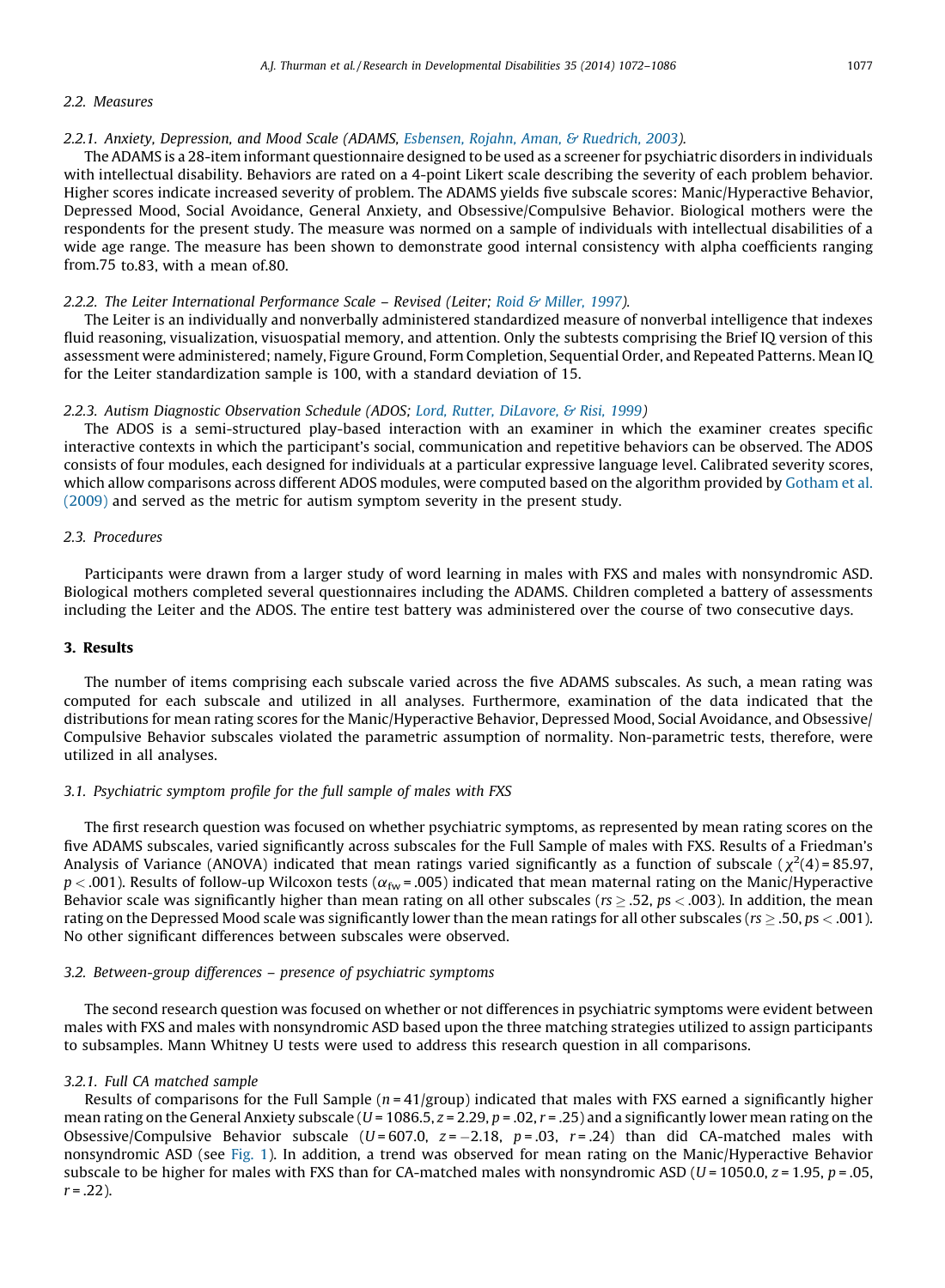<span id="page-6-0"></span>

Fig. 1. Maternal mean ratings on ADAMS subscales as a function of diagnostic group for Full Sample matched on CA.

### 3.2.2. CA-NVIQ matched sample

Results of comparisons for the CA-NVIQ Matched Sample  $(n=30/\text{group})$  indicated that males with FXS earned a significantly higher mean rating on both the Manic/Hyperactive Behavior subscale ( $U = 596.00$ ,  $z = 2.17$ ,  $p = .03$ ,  $r = .28$ ) and the General Anxiety subscale ( $U = 603.50$ ,  $z = 2.28$ ,  $p = 0.02$ ,  $r = 0.29$ ) than did males with nonsyndromic ASD matched on CA and NVIQ (see Fig. 2).

# 3.2.3. CA-NVIQ-autism severity matched sample

Finally, the between-group analyses were conducted for the CA-NVIQ-autism symptom matched sample  $(n = 16/$ group). Results of these comparisons once again showed that that males with FXS earned a significantly higher mean rating for the Manic/Hyperactive Behavior (U = 190.50,  $z = 2.37$ ,  $p = .02$ ,  $r = .42$ ) and the General Anxiety (U = 187.50,  $z = 2.25$ ,  $p = .02$ ,  $r = .40$ ) subscales than did males with nonsyndromic ASD who were matched on CA, NVIQ and autism severity [\(Fig.](#page-7-0) 3).

# 3.3. Patterns of associations between psychiatric symptoms: between group differences

The third research question was focused on whether between-group differences were evident in the concurrent associations across the psychiatric symptoms represented by the ADAMS subscales. Using Spearman correlation coefficients, concurrent within-group associations were evaluated as a function of matching strategy. An adjusted significance level was



Fig. 2. Maternal mean ratings on ADAMS subscales as a function of diagnostic group for CA-NVIQ Matched Sample.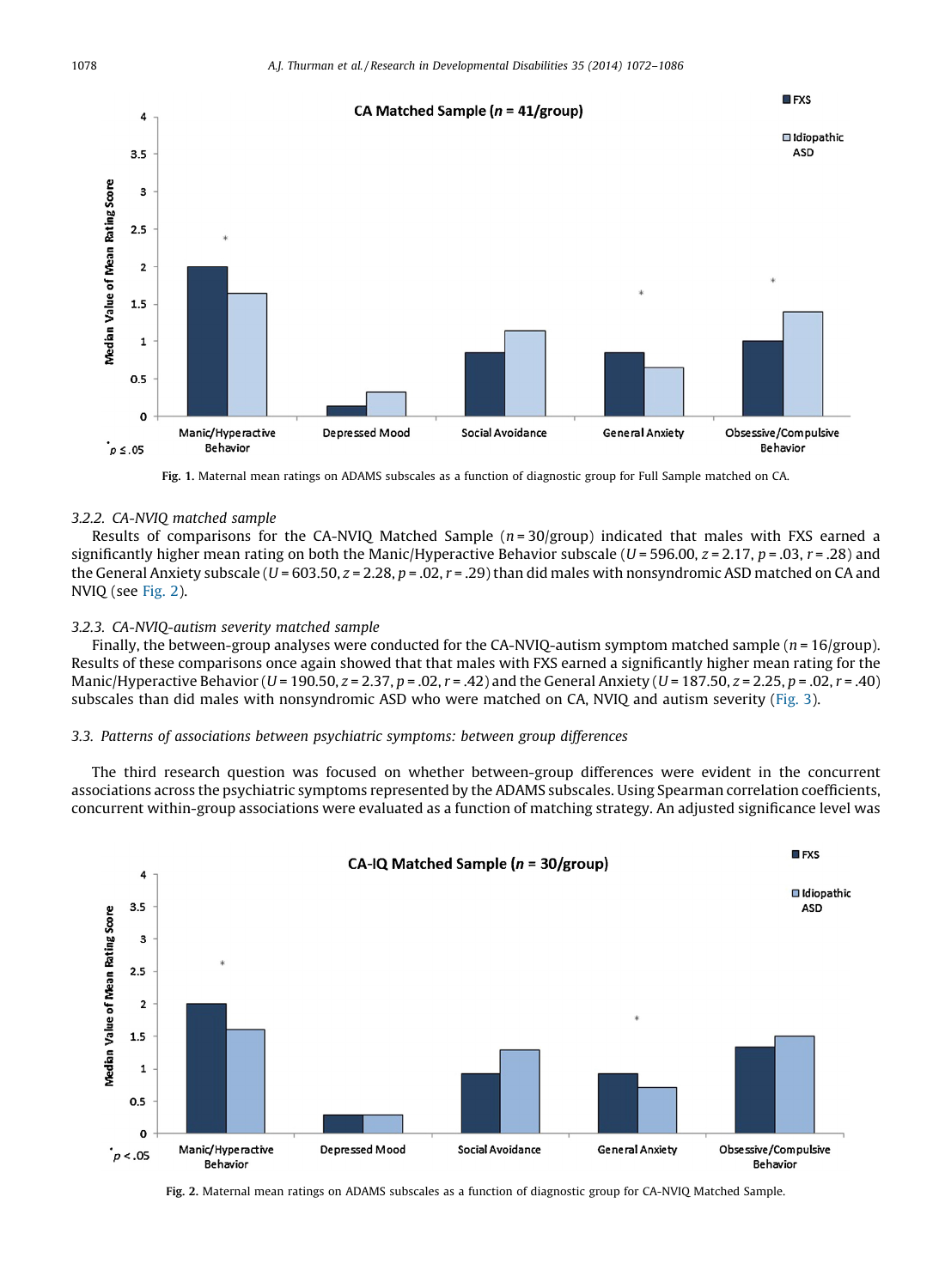<span id="page-7-0"></span>

Fig. 3. Maternal mean ratings on ADAMS subscales as a function of diagnostic group for CA-NVIQ-autism symptom severity matched sample.

used to control for multiple comparisons ( $\alpha_{fw}$  = .01). Between-group comparisons were then conducted to evaluate differences in the strengths of any inter-correlations reaching the adjusted significance level between boys with FXS and boys with nonsyndromic ASD.

## 3.3.1. Fragile X syndrome

For the Full Sample of males with FXS, there were significant associations between all of the ADAMS subscales with two exceptions. Symptoms of both Social Avoidance and Obsessive/Compulsive behaviors failed to meet the adjusted criterion for a significant association with Manic/Hyperactive symptoms. Strong associations  $(r > .60)$  were observed between the mean rating of General Anxiety and the mean ratings of both Depressed Mood and Social Avoidance. These associations remained significantly and strongly associated for the CA-NVIQ matched and the CA-NVIQ-autism severity matched samples of males with FXS (see Table 2).

## 3.3.2. Nonsyndromic autism spectrum disorder

For the Full Sample of males with nonsyndromic ASD, the associations between Manic/Hyperactive Behavior and both Social Avoidance and Obsessive/Compulsive behavior reached criterion for significance ( $\alpha_{fw}$  = .01). In addition, significant associations were observed between Depressed Mood and General Anxiety and between Social Avoidance and Obsessive/ Compulsive behavior. These associations remained significantly associated, with moderate to strong strength (rs > 50), in the CA-NVIQ matched sample. The only significant association that remained in the CA-NVIQ-autism severity matched sample was that between mean ratings of Social Avoidance and Obsessive/Compulsive Behavior (see [Table](#page-8-0) 3).

#### Table 2

Spearman correlation coefficients across ADAMS subscale ratings for males with FXS as a function of matching sample.

|                                                      | Depressed mood | Social avoidance       | General anxiety         | Obsessive/compulsive behavior |
|------------------------------------------------------|----------------|------------------------|-------------------------|-------------------------------|
| Full Sample FXS $(n = 41)$                           |                |                        |                         |                               |
| Manic/hyperactive behavior                           | $r = .53$      | $r = .34^{+}$          | $r = .58$               | $r = .39^{+}$                 |
| Depressed mood                                       |                | $r = .42$ <sup>*</sup> | $r = .67$ <sup>**</sup> | $r = .46$ <sup>*</sup>        |
| Social avoidance                                     |                |                        | $r = .69$ <sup>**</sup> | $r = .43$                     |
| General anxiety                                      |                |                        |                         | $r = .53$                     |
| CA-IQ Matched Sample FXS $(n = 30)$                  |                |                        |                         |                               |
| Manic/hyperactive behavior                           | $r = .51$      | $r = .35$              | $r = .59$ <sup>*</sup>  | $r = .43^{+}$                 |
| Depressed mood                                       |                | $r = .50^{\circ}$      | $r = .71$               | $r = .47$ <sup>*</sup>        |
| Social avoidance                                     |                |                        | $r = .74$ **            | $r = .49$ <sup>*</sup>        |
| General anxiety                                      |                |                        |                         | $r = .47$                     |
| CA-IQ-Autism Symptom Matched Sample FXS ( $n = 16$ ) |                |                        |                         |                               |
| Manic/hyperactive behavior                           | $r = .53^{+}$  | $r = .46$              | $r = .64$ <sup>*</sup>  | $r = .53^{+}$                 |
| Depressed mood                                       |                | $r = .74$ <sup>*</sup> | $r = .91$               | $r = .36$                     |
| Social avoidance                                     |                |                        | $r = .81$ .             | $r = .44$                     |
| General anxiety                                      |                |                        |                         | $r = .50^{+}$                 |

$$
^+ p < .05.
$$

 $^*$   $p < .01$ .

 $p < .001.$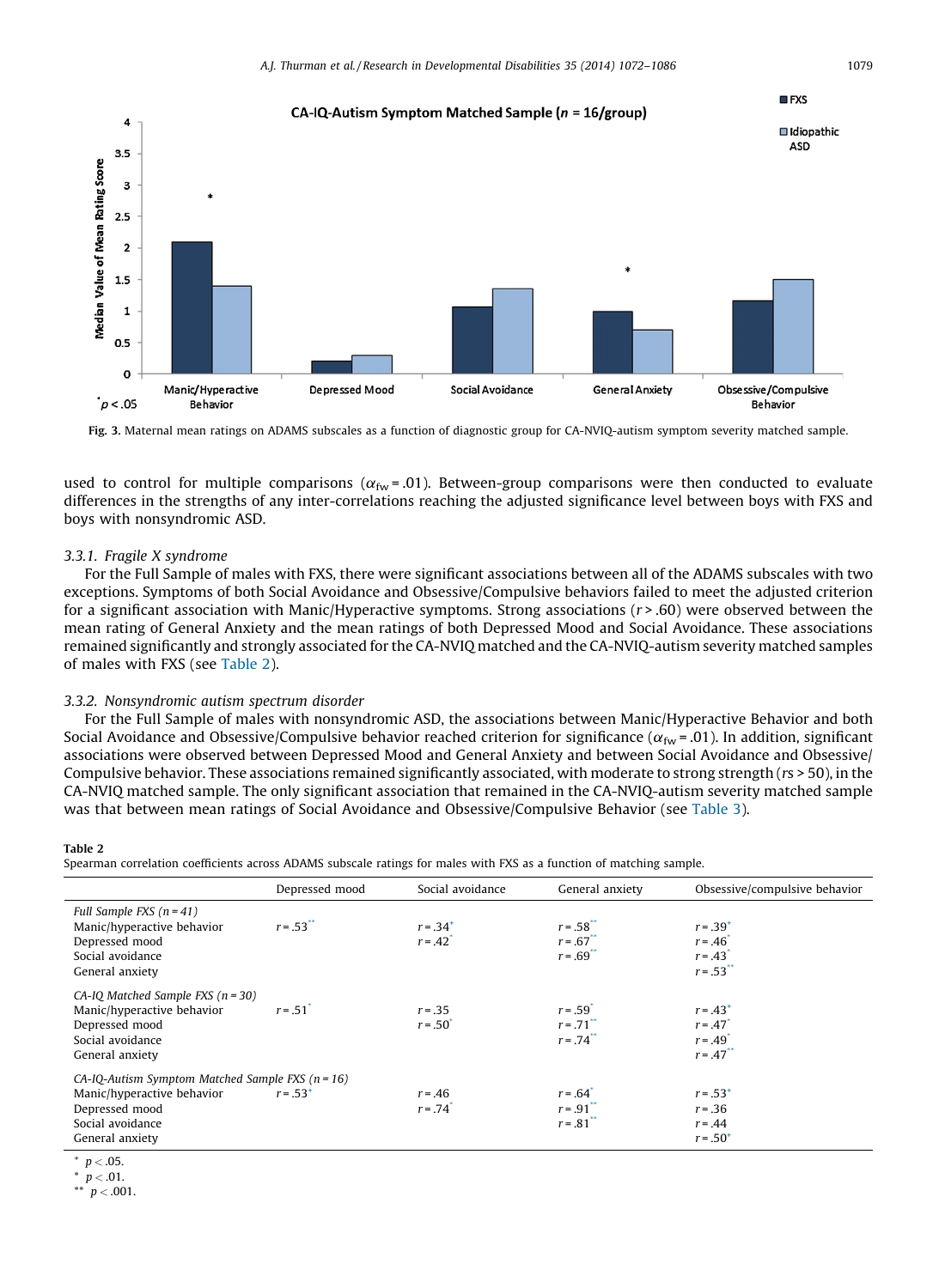#### <span id="page-8-0"></span>Table 3

Spearman correlation coefficients across ADAMS subscale ratings for males with nonsyndromic ASD as a function of matching sample.

|                                                                     | Depressed mood | Social avoidance | General anxiety        | Obsessive/compulsive behavior |
|---------------------------------------------------------------------|----------------|------------------|------------------------|-------------------------------|
| Full Sample Nonsyndromic ASD $(n = 41)$                             |                |                  |                        |                               |
| Manic/hyperactive behavior                                          | $r = .27$      | $r = .52$        | $r = .39^{+}$          | $r = .56$                     |
| Depressed mood                                                      |                | $r = .35^{+}$    | $r = .55$              | $r = .32^{+}$                 |
| Social avoidance                                                    |                |                  | $r = .15$              | $r = .54$                     |
| General anxiety                                                     |                |                  |                        | $r = .28$                     |
| CA-IQ Matched Sample Nonsyndromic ASD $(n = 30)$                    |                |                  |                        |                               |
| Manic/hyperactive behavior                                          | $r = .12$      | $r = .54$        | $r = .38^{+}$          | $r = .61$                     |
| Depressed mood                                                      |                | $r = .37^{+}$    | $r = .58$ <sup>*</sup> | $r = .36$                     |
| Social avoidance                                                    |                |                  | $r = .21$              | $r = .66$                     |
| General anxiety                                                     |                |                  |                        | $r = .30$                     |
| $CA-IQ-Autism$ Symptom Matched Sample Nonsyndromic ASD ( $n = 16$ ) |                |                  |                        |                               |
| Manic/hyperactive behavior                                          | $r = -.16$     | $r = .50^{+}$    | $r = .55^{+}$          | $r = .43$                     |
| Depressed mood                                                      |                | $r = .39$        | $r = .12$              | $r = .45$                     |
| Social avoidance                                                    |                |                  | $r = .18$              | $r = .66$                     |
| General anxiety                                                     |                |                  |                        | $r = .28$                     |

 $p < .05$ .

\*\*  $p < .001$ .

3.3.3. Between-syndrome comparisons

A Fisher r-to-z transformation was used to determine if significant between-syndrome differences were observed in the strengths of association between different psychiatric symptom domains. Between-group comparisons were only conducted in instances where discrepant associations were observed; that is, in instances where (a) an association between psychiatric symptom domains met a p-value adjusted for multiple significance tests ( $p < .01$ ) for one diagnostic group; and (b) failed to meet an unadjusted criteria for a significant association ( $p < .05$ ) in the other diagnostic group. In this way, we strategically restricted the number of potential comparisons to include only those in which the pattern of association was most marked in one group and was weak in the comparison group.

In the comparison utilizing the Full Samples, a significant between-group difference in association strength was observed in only one comparison: the correlation between General Anxiety and Social Avoidance was significantly stronger for males with FXS than it was for males with nonsyndromic ASD ( $z = 3.04$ ,  $p = .002$ ). In the comparison utilizing the CA-NVIQ matched sample, as observed in the previous matching sample, the correlation between General Anxiety and Social Avoidance was significantly stronger for males with FXS than it was for males with nonsyndromic ASD  $(z = 2.71, p = .003)$ . Finally, in the comparison utilizing the CA-NVIQ-autism severity matching sample two significant between-group differences in association strength were observed. First, as observed in the previous matching samples, the correlation between General Anxiety and Social Avoidance was significantly stronger for males with FXS than it was for males with nonsyndromic ASD ( $z = 2.41$ ,  $p = .016$ ). In addition, the correlation between General Anxiety and Depressed Mood was significantly stronger in males with FXS than it was for males with nonsyndromic ASD ( $z = 3.59$ ,  $p < .001$ ).

## 3.4. Developmental correlates of psychiatric symptoms

The fourth research question was focused on concurrent correlations between maternal ratings of psychiatric symptoms and child characteristics; specifically, CA, NVIQ, and autism symptom severity. Concurrent associations, as a function of matching subsample, were first examined within each diagnostic group. Analyses were then conducted to determine if between-syndrome differences existed in the strengths of association across all matching samples.

#### 3.4.1. Fragile X syndrome

As seen in [Table](#page-9-0) 4, none of the associations between CA, NVIQ, and autism symptom severity and the ADAMS subscales met the study criterion for a significant association in any of the matching samples.

## 3.4.2. Nonsyndromic autism spectrum disorder

As seen in [Table](#page-9-0) 5, none of the associations between CA, NVIQ, and autism symptom severity and the ADAMS subscales met study criterion for a significant association in any of the matching samples.

# 3.4.3. Between-syndrome comparisons

Across all three matching samples, none of the tested associations met study criterion for a significant association; therefore, there was no need examine between-syndrome differences in association strength.

 $p < .01$ .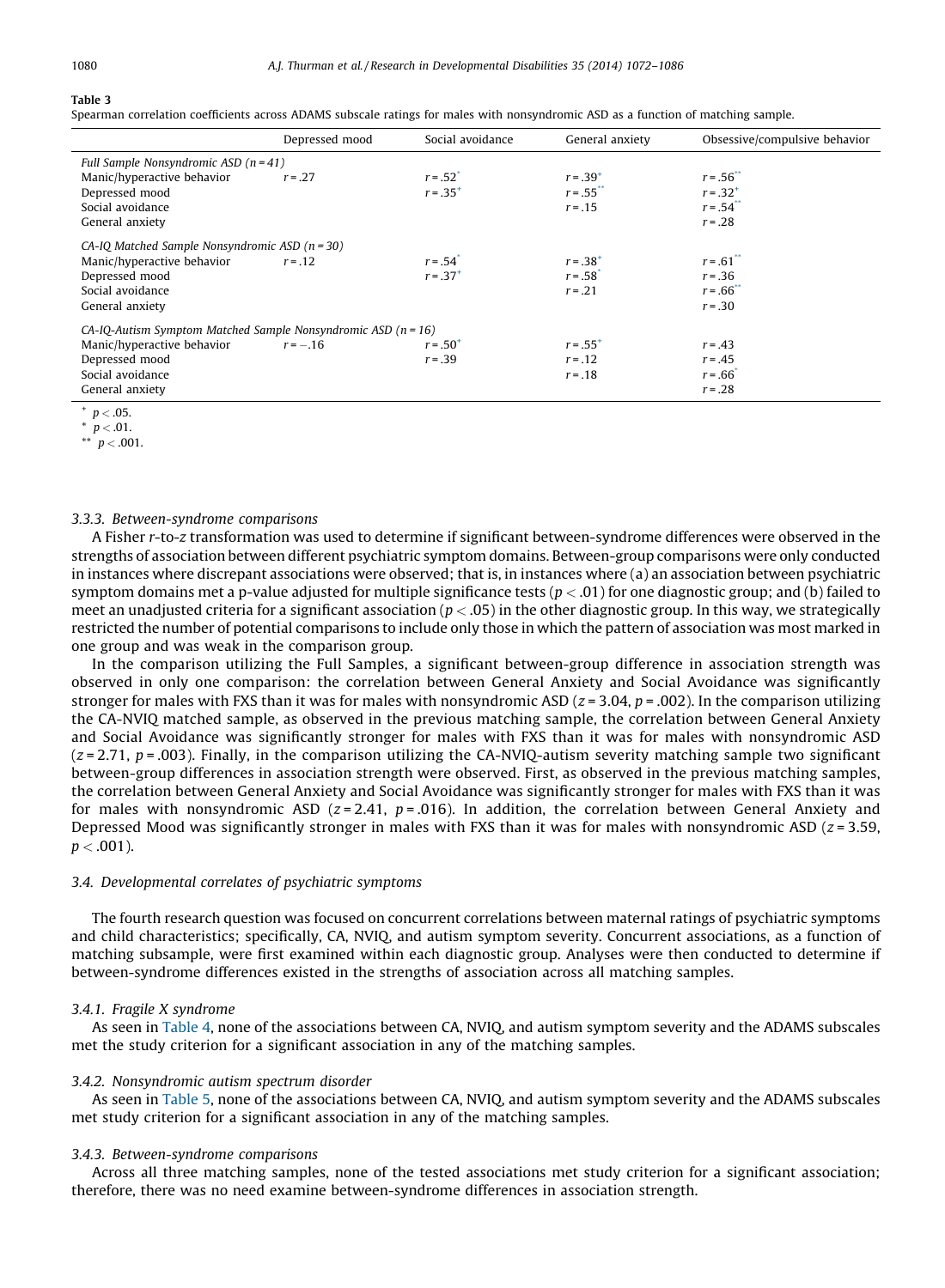## <span id="page-9-0"></span>Table 4

Spearman correlation coefficients between CA, NVIQ, and autism symptom severity and ADAMS subscale ratings for males with FXS as a function of matching sample.

| <b>ADAMS Subscale</b>                                  | CA        | Leiter NVIQ SS | ADOS autism symptom severity |  |
|--------------------------------------------------------|-----------|----------------|------------------------------|--|
| Full Sample FXS $(n = 41)$                             |           |                |                              |  |
| Manic/hyperactive behavior                             | $r = .28$ | $r = -.26$     | $r = .28$                    |  |
| Depressed mood                                         | $r = .20$ | $r = .05$      | $r = -.03$                   |  |
| Social avoidance                                       | $r = .17$ | $r = -.19$     | $r = .19$                    |  |
| General anxiety                                        | $r = .32$ | $r = -.08$     | $r = .20$                    |  |
| Obsessive/compulsive behavior                          | $r = .20$ | $r = .14$      | $r = -.02$                   |  |
| $CA-IQ$ Matched Sample FXS ( $n = 30$ )                |           |                |                              |  |
| Manic/hyperactive behavior                             | $r = .22$ | $r = -.30$     | $r = .15$                    |  |
| Depressed mood                                         | $r = .19$ | $r = -.06$     | $r = -.05$                   |  |
| Social avoidance                                       | $r = .25$ | $r = -.23$     | $r = .36$                    |  |
| General anxiety                                        | $r = .31$ | $r = -.25$     | $r = .36$                    |  |
| Obsessive/compulsive behavior                          | $r = .17$ | $r = -.14$     | $r = .18$                    |  |
| $CA-IQ-Autism$ Symptom Matched Sample FXS ( $n = 16$ ) |           |                |                              |  |
| Manic/hyperactive behavior                             | $r = .36$ | $r = -.17$     | $r = .26$                    |  |
| Depressed mood                                         | $r = .30$ | $r = -.10$     | $r = .05$                    |  |
| Social avoidance                                       | $r = .26$ | $r = -.16$     | $r = .16$                    |  |
| General anxiety                                        | $r = .21$ | $r = -.02$     | $r = .22$                    |  |
| Obsessive/compulsive behavior                          | $r = .16$ | $r = -.08$     | $r = .17$                    |  |

 $\degree p < .01$  .

## Table 5

Spearman correlation coefficients between CA, NVIQ, and autism symptom severity and ADAMS subscale ratings for males with nonsyndromic ASD as a function of matching sample.

| <b>ADAMS Subscale</b>                                  | CA         | Leiter NVIO SS | ADOS autism symptom severity |  |  |
|--------------------------------------------------------|------------|----------------|------------------------------|--|--|
| Full Sample Nonsyndromic ASD $(n = 41)$                |            |                |                              |  |  |
| Manic/hyperactive behavior                             | $r = -.21$ | $r = -.14$     | $r = .22$                    |  |  |
| Depressed mood                                         | $r = .11$  | $r = -.27$     | $r = .12$                    |  |  |
| Social avoidance                                       | $r = -.12$ | $r = -.31$     | $r = .27$                    |  |  |
| General anxiety                                        | $r = .07$  | $r = .01$      | $r = -.04$                   |  |  |
| Obsessive/compulsive behavior                          | $r = -.20$ | $r = -.26$     | $r = .03$                    |  |  |
| $CA$ -IQ Matched Sample Nonsyndromic ASD ( $n = 30$ )  |            |                |                              |  |  |
| Manic/hyperactive behavior                             | $r = -.17$ | $r = -.07$     | $r = .11$                    |  |  |
| Depressed mood                                         | $r = .17$  | $r = -.25$     | $r = .12$                    |  |  |
| Social avoidance                                       | $r = -.22$ | $r = -.01$     | $r = .05$                    |  |  |
| General anxiety                                        | $r = .22$  | $r = -.02$     | $r = -.07$                   |  |  |
| Obsessive/compulsive behavior                          | $r = -.23$ | $r = -.29$     | $r = -0.3$                   |  |  |
| $CA-IQ-Autism$ Symptom Matched Sample FXS ( $n = 16$ ) |            |                |                              |  |  |
| Manic/hyperactive behavior                             | $r = .003$ | $r = .11$      | $r = -.12$                   |  |  |
| Depressed mood                                         | $r = .26$  | $r = -.56$     | $r = .06$                    |  |  |
| Social avoidance                                       | $r = -.22$ | $r = .02$      | $r = .10$                    |  |  |
| General anxiety                                        | $r = .21$  | $r = -.12$     | $r = -.22$                   |  |  |
| Obsessive/compulsive behavior                          | $r = -.10$ | $r = -.09$     | $r = .00$                    |  |  |

 $\degree p < .01$ .

## 4. Discussion

The overall aim of the current study was to contribute to a more nuanced understanding of how profiles of psychiatric symptoms may be shared or differ between boys with FXS, the leading inherited cause of intellectual disability, and boys with nonsyndromic ASD. These two syndromes are often considered to have substantial behavioral overlap given that the vast majority of boys with FXS also display symptoms that are diagnostic of ASD. Additionally, individuals with either diagnosis are at increased risk of presenting with other psychiatric symptoms. Investigation of the similarities and differences in symptoms of psychopathology and in their interrelations across domains may shed light on the psychological/ neural underpinnings of shared symptomatology in these two disorders.

# 4.1. Psychiatric profiles for males with FXS

The first aim of this study was to examine the presence and profile of psychiatric symptoms in boys with FXS, based on maternal report. Our results indicated that manic/hyperactive behaviors were the most problematic area of psychiatric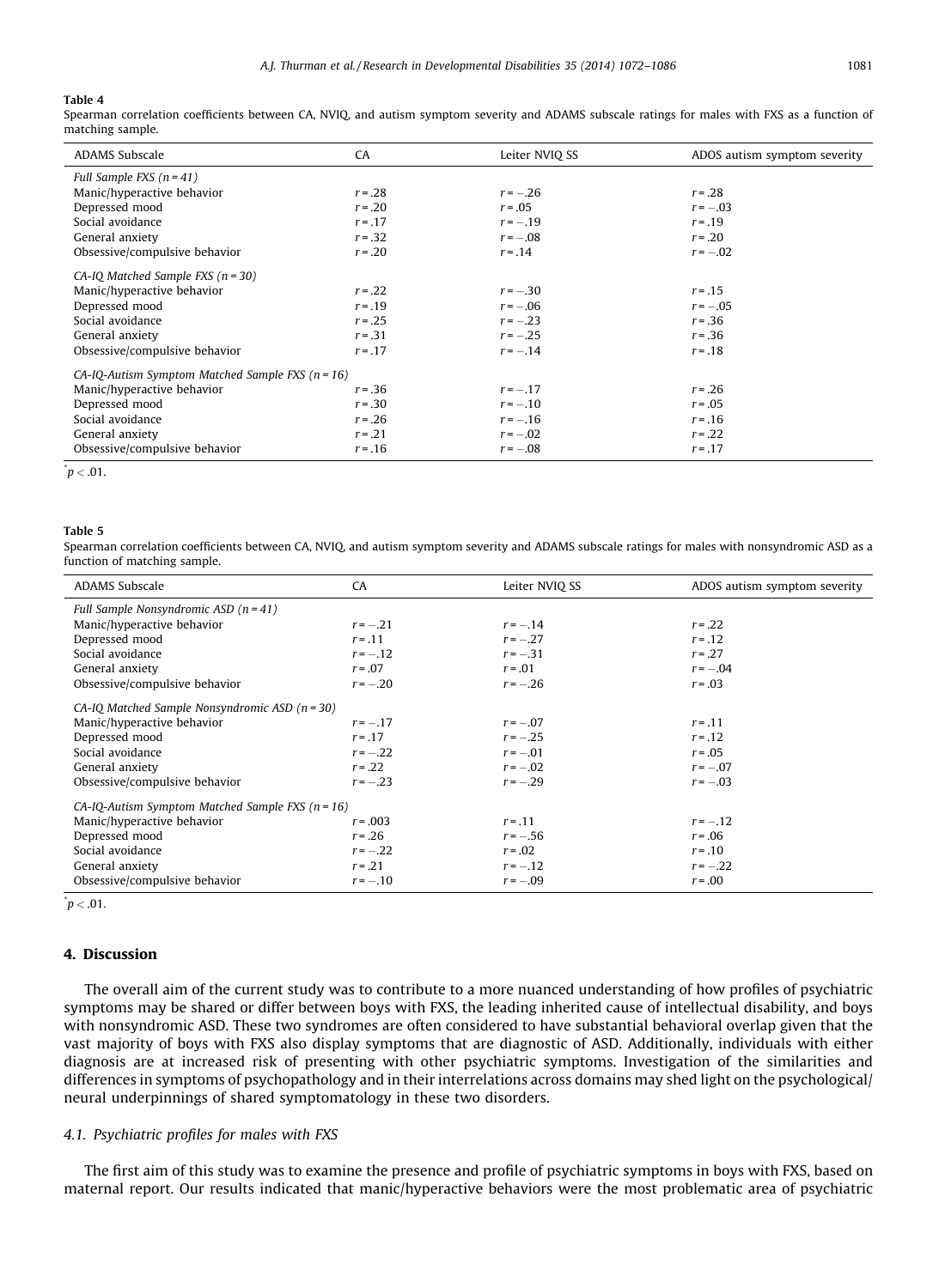symptoms reported for these boys. Manic/Hyperactive behaviors were reported more frequently than symptoms of depressed mood or symptoms in the domains of obsessive/compulsive behaviors, general anxiety, or social avoidance, which did not differ significantly from one another. Finally, symptoms of depressed mood were the least likely to be reported for boys with FXS.

These results are in general agreement with the observational research literature describing the behavioral characteristics of boys with FXS. This literature reveals that these individuals face challenges arising from inattention and hyperactivity, anxiety, and socially avoidant behaviors (e.g., [Baumgardner](#page-12-0) et al., 1995; [Bregman](#page-12-0) et al., 1988; [Cordeiro](#page-13-0) et al., [2011;](#page-13-0) [Cornish](#page-13-0) et al., 2007; Kau et al., [2000](#page-13-0); [Scerif](#page-13-0) et al., 2012; [Turk,](#page-14-0) 1998). As has been proposed for children without intellectual disability, it seems likely that behavioral challenges resulting from inattention and hyperactivity in males with FXS would have serious downstream consequences for developmental outcomes by negatively impacting the ability of these males to learn from the environment(e.g., Blackman, [Westervelt,](#page-12-0) Stevenson, & Welch, 1991; [Normandeau](#page-13-0) & Guay, 1998) and to successfully navigate social interactions (e.g., DuPaul, McGoey, Eckert, & [VanBrakle,](#page-13-0) 2001; Kingery, Erdley, [Marshall,](#page-13-0) [Whitaker,](#page-13-0) & Reuter, 2010).

# 4.2. Between-group differences in maternal ratings of psychiatric symptoms

Prior research indicates that behaviors typically associated with the presence of an ASD are frequently observed in individuals with FXS (e.g., [Baumgardner](#page-12-0) et al., 1995; Bailey, Hatton, [Mesibov,](#page-12-0) Ament, & Skinner, 2000; [Hartley](#page-13-0) et al., 2011; Rogers, Wehner, & [Hagerman,](#page-13-0) 2001). In addition, we know that psychiatric symptoms, particularly inattention/ hyperactivity, are frequently observed in individuals with nonsyndromic ASD (e.g., Leyfer et al., 2006; [Siminoff](#page-13-0) et al., 2008). Given these observations, comparison of psychiatric symptoms between boys with FXS and boys with nonsyndromic ASD can provide insight as to where the boundaries lie between these two phenotypes.

In the current study, comparisons utilizing participant groups matched on CA provided information regarding the similarities and differences between boys with FXS and those with nonsyndromic ASD in samples that were representative of the larger populations of each disorder. This between-group analysis indicated that, when matched on CA, symptoms of general anxiety and manic/hyperactive behavior were more frequently reported by mothers of boys with FXS than by mothers of boys with nonsyndromic ASD. Conversely, obsessive-compulsive behaviors were more frequently reported by mothers of boys with nonsyndromic ASD. Thus, the full sample comparison begins to reveal important differences in the behavioral phenotypes that characterize the two disorders. These distinctions confirm the descriptive literature in terms of the presence of hyperactivity and inattention and general anxiety as defining features of FXS (e.g., [Baumgardner](#page-12-0) et al., 1995; [Bregman](#page-12-0) et al., 1988; [Cordeiro](#page-13-0) et al., 2011; [Cornish](#page-13-0) et al., 2007; Kau et al., [2000](#page-13-0); [Scerif](#page-13-0) et al., 2012; Turk, [1998](#page-14-0)).

In the process of thoroughly examining between-group differences in psychiatric symptoms, however, two additional phenotypic characteristics must be considered. First, as seen in the current sample, large and significant differences are observed between boys with FXS and boys with nonsyndromic ASD with regard to nonverbal cognitive ability, with boys with FXS demonstrating more limited ability than do boys with nonsyndromic ASD. Second, boys with FXS in the current study demonstrated milder symptoms of autism, on average, than did boys with nonsyndromic ASD, although there was considerable overlap in the range of these symptoms across the full participant sample.

Between-group differences in nonverbal cognitive ability and autism symptomology may confound the interpretation of any other potential group differences. To address this problem, the present study utilized two additional matching strategies to facilitate a more careful consideration of how profiles of psychiatric symptoms may be shared or may differ between boys with FXS and boys with nonsyndromic ASD. Specifically, the first strategy controlled for differences in NVIQ while the second controlled for both NVIQ and autism symptom severity.

Interestingly, across all group-matching strategies, mothers of boys with FXS more frequently reported symptoms of general anxiety and manic/hyperactive behaviors than did mothers of boys with nonsyndromic ASD. The finding of robust between-group differences in these two behavioral domains supports the conclusion that inattention and hyperactivity as well as anxiety are more likely to characterize the behavioral phenotype of boys with FXS even when comparing boys with FXS to boys with nonsyndromic ASD who have the same level of nonverbal ability and severity of autism symptoms. One can speculate on the downstream developmental effects of these two characteristics, which are likely to adversely affect the ways in which boys with FXS interact with objects and people and learn from their social and physical environments over time. That is, boys who – from early in development – have fewer or briefer opportunities to engage with and learn from their surroundings and social partners because they are inattentive, hyperactive, and anxious, are likely to display cumulative deficits in both conceptual and social/affective learning over time. As such, these between-syndrome differences may be important in terms of understanding how the behavioral phenotype of FXS emerges and to what extent the developmental trajectory overlaps with that of individuals with diagnoses of nonsyndromic ASD. Of course, longitudinal data are needed to fully address cause and effect relationships.

## 4.3. Patterns of associations

The remaining aims of our study focused on exploring patterns of within-group associations. Our analyses revealed similar patterns of findings regardless of the matching strategy used. No significant associations were observed, in either diagnostic group, between psychiatric symptom domains and CA, NVIQ, or autism symptom severity across all three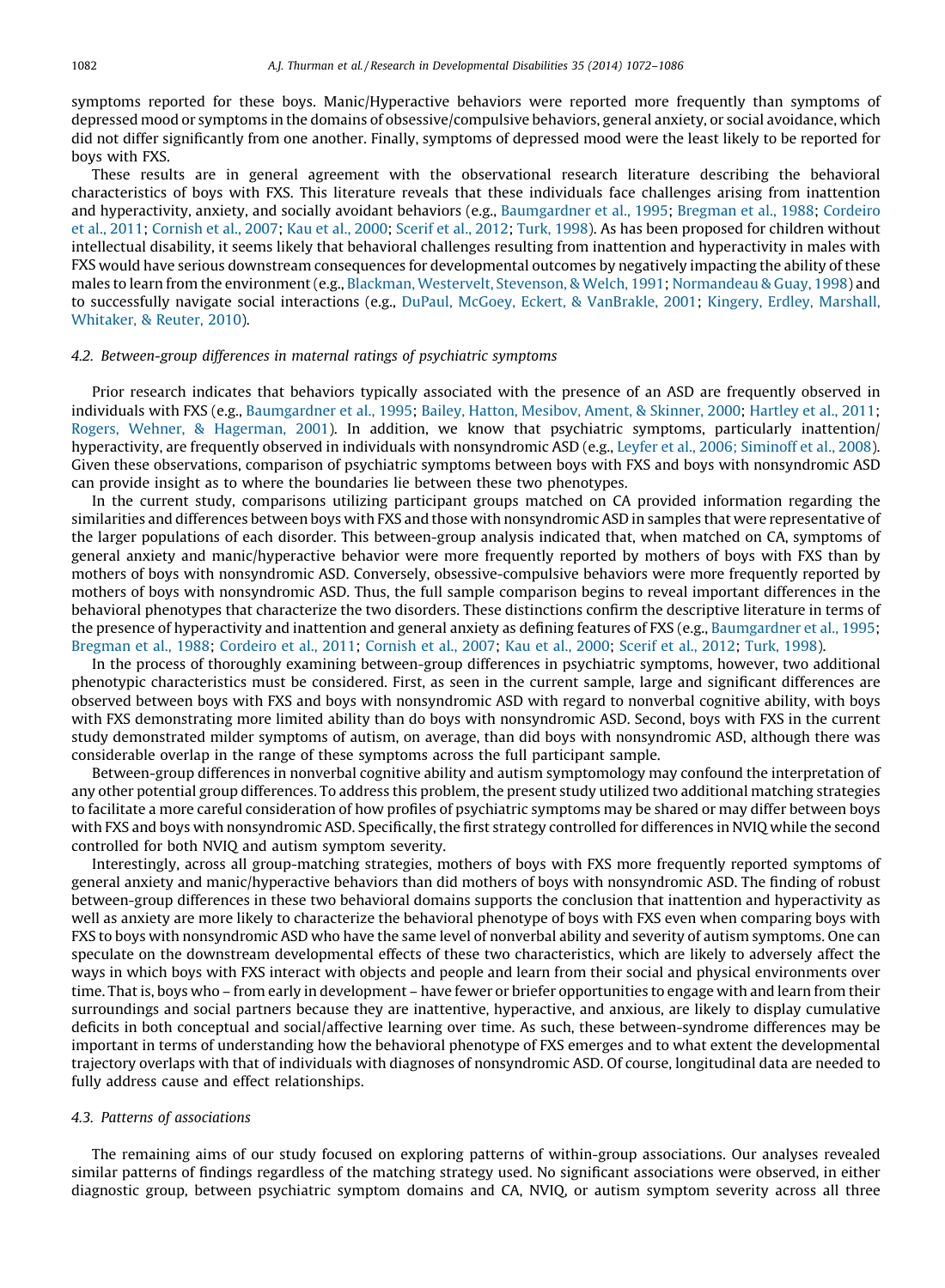matching samples. With regard to correlations between psychiatric symptom domains for boys with FXS, the strongest patterns of association (generally rs > .60) were observed for maternal reports of general anxiety with all other psychiatric symptom domains. For boys with nonsyndromic ASD, the strongest patterns of significant association (generally, rs > .50) were observed between maternal ratings of social avoidance and obsessive/compulsive behaviors, and between general anxiety and depressed mood. Additionally, the correlations between social avoidance and general anxiety were strong and significant for all samples of boys with FXS, but these same associations failed to reach significance for any of the samples with nonsyndromic ASD. Moreover, the positive association between social avoidance and general anxiety was significantly stronger in males with FXS than it was for males with nonsyndromic ASD, and this significant between-group difference was observed across all of the matched samples. Interestingly, only ratings of general anxiety, and not social avoidance, were observed to differ significantly between males with FXS and males with nonsyndromic ASD. One may speculate that social avoidance, as measured by the ADAMS, represents a different underlying construct in FXS than in nonsyndromic ASD. Specifically, we hypothesize that social anxiety underlies social avoidance in FXS but that some other construct contributes to social avoidance in nonsyndromic ASD.

Some additional support for this hypothesis may be found in a study assessing the construct validity of the ADAMS in a group of individuals with FXS, which included both males and females of varying ages  $(M = 12.78$  years; range:  $5.00-33.30$ years; [Cordeiro](#page-13-0) et al., 2011). These researchers compared the ADAMS with the Anxiety Disorders Interview Schedule for DSM-IV (ADIS; [Silverman](#page-14-0) & Albano, 2004), a semi-structured parent interview designed to differentially diagnose anxiety disorders and assess their severity in children and adolescents. Results indicated that the ADAMS Social Avoidance subscale was significantly associated with DSM-IV symptoms of two social anxiety disorders (i.e., Social Phobia and Selective Mutism) as measured by the ADIS. Conversely, the ADAMS General Anxiety subscale was significantly correlated with multiple anxiety disorders, both social and nonsocial, as measured by the ADIS. That is, for individuals with FXS, the ADAMS domain of General Anxiety seems to represent a less well-defined group of anxiety symptoms, whereas the Social Avoidance domain of the ADAMS maps closely onto two specific DSM-IV diagnoses, both representing social anxiety disorders. However, there are no currently published studies examining the construct validity of the ADAMS in a group of individuals with nonsyndromic ASD. In contrast to the findings for individuals with FXS, we speculate that the ADAMS Social Avoidance subscale does not affiliate closely with social anxiety disorders for individuals with nonsyndromic ASD, but rather maps onto another disorder, possibly characterized by obsessive-compulsive behaviors. The findings of the current study and our own clinical impressions support this proposal.

These findings highlight an important consideration in the debate on how to interpret symptoms of ASD in FXS. When individuals experience anxiety within social interactions, they are likely to behave in ways that often interfere with social interactions, such as talking less, making less eye contact, and engaging in more nervous gestures [\(Cheek](#page-12-0) & Buss, 1981). Given the increased rates of anxiety in FXS relative to children with nonsyndromic ASD, and the interrelation between anxiety and social avoidance, which was observed in FXS but not in nonsyndromic ASD, we can speculate as to the extent to which these differences in anxiety influence other the similarities and differences observed between the two phenotypes. In particular, some of the symptoms typically thought to indicate autistic symptomatology in FXS may actually be attributed to general anxiety. This finding seems to correspond to our clinical impression of a qualitative difference in social impairment in FXS relative to ASD and our empirical findings of less impairment in skills such as smiling to share enjoyment and use of communicative gestures for boys with FXS relative to age and ability matched boys with nonsyndromic ASD ([McDuffie](#page-13-0) et al., in [press\)](#page-13-0). Continued investigation of this line of research is important; not only for understanding both disorders, but also for understanding if the expectation of finding targeted treatments to be similarly efficacious across the two disorders is reasonable.

# 4.4. Conclusions and future directions

To date, most comparisons of the behavioral phenotypes associated with FXS and with nonsyndromic ASD have focused on the behaviors identified as being central to a diagnosis of autism and the prevalence of an ASD diagnosis among those with FXS. Moreover, many studies have excluded individuals with FXS who met criteria for an ASD diagnosis and other studies have compared individuals based only on categorical criteria. Although males with FXS may display symptoms of ASD, they also may differ in important ways from individuals with nonsyndromic ASD. Furthermore, as functioning in one cognitive or psychosocial domain can, in interaction with other factors, influence functioning in another domain to shape the final developmental outcome (e.g., Fidler, [Lunkenheimer,](#page-13-0) & Hahn, 2011; [Karmiloff-Smith,](#page-13-0) 1998); these differences may be key in understanding whether similar behavioral features have different developmental origins in FXS and nonsyndromic ASD. Thus, investigations focused on documenting the similarities and differences that exist between FXS and nonsyndromic ASD in aspects of functioning other than simply symptoms of autism are needed to demarcate the boundaries between these two neurodevelopmental disorders and their underlying psychological and neural mechanisms.

In the present study, we examined the presence and profile of psychiatric symptoms in boys with FXS based upon maternal ratings. In addition, we examined whether between-group differences existed in the types of psychiatric symptoms observed when comparing boys with FXS to boys with nonsyndromic ASD. Finally, we investigated the extent to which between-syndrome differences existed in the associations across psychiatric symptom domains as well as the associations of these symptoms with other aspects of behavioral functioning. Results indicated that manic/hyperactive behaviors were the most problematic area of psychiatric symptoms reported for boys with FXS. When compared to boys with nonsyndromic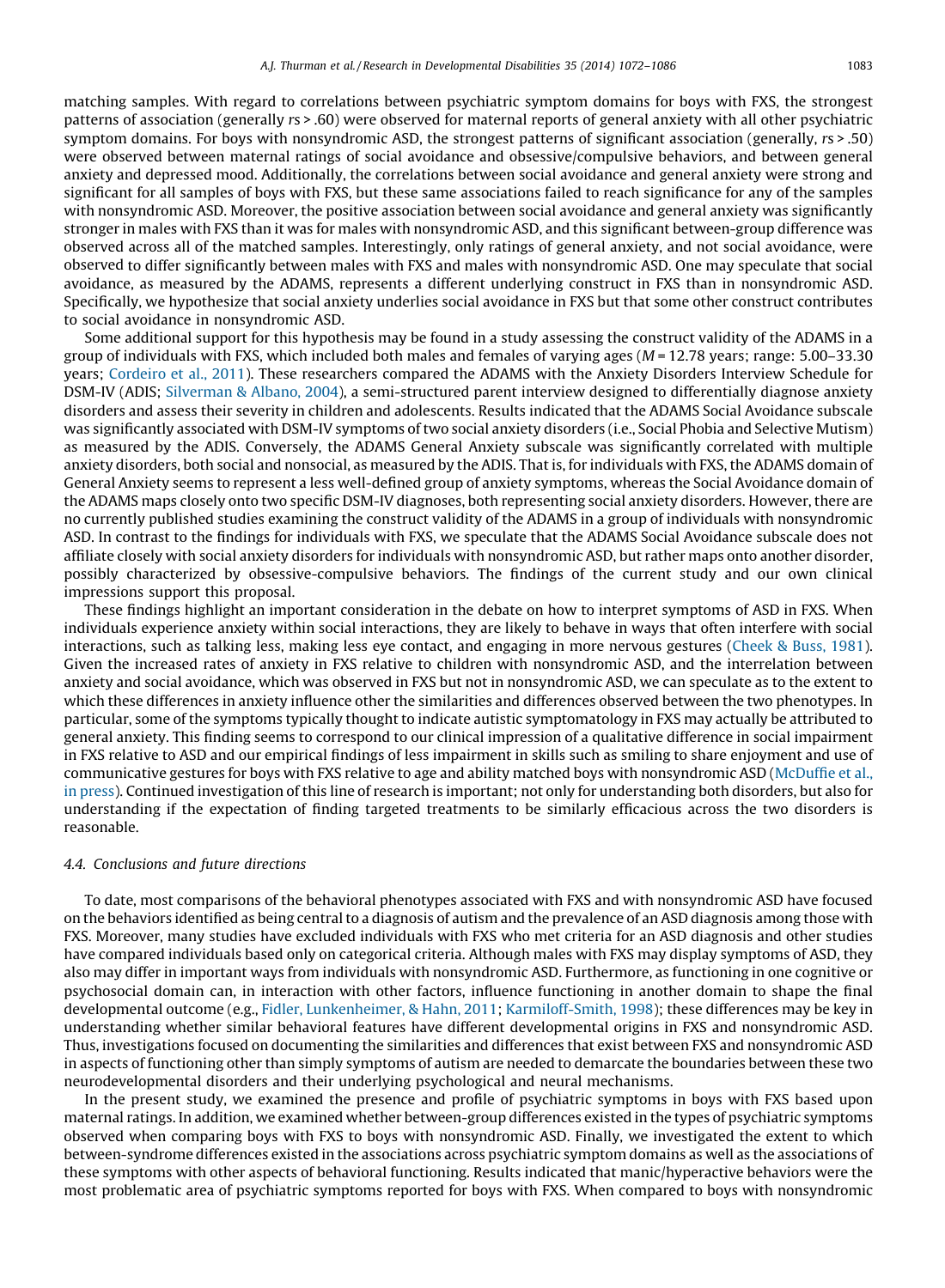<span id="page-12-0"></span>ASD, symptoms of manic/hyperactive behaviors and general anxiety were significantly more likely to be reported by mothers of boys with FXS than by mother of boys with nonsyndromic ASD, regardless of the matching strategy used to control for CA, nonverbal cognitive ability, and/or autism symptoms. In addition, our results indicated a positive association between social avoidance and general anxiety in FXS that was significantly stronger than this same association for males with nonsyndromic ASD, again across all of our matching samples. These findings suggest that anxiety is a key factor inhibiting or impeding interpersonal functioning in boys with FXS and raises the possibility that this may be a key difference in the development of the respective phenotypes of FXS and nonsyndromic ASD. These findings also suggest that different treatments may ultimately be needed to treat the social impairments of individuals with FXS and individuals with ASD.

When first developed, the factor structure of the ADAMS was determined based upon performance of a large group of individuals with IDD attributable a wide variety of etiologies. It is not yet known whether this same factor structure would continue to emerge based upon the performance of more homogeneous groups of individuals with IDD (i.e., with a single diagnosis or genetic cause for their condition). Additionally, the construct validity of the original ADAMS subscales has been evaluated for individuals with FXS using the ADIS [\(Cordeiro](#page-13-0) et al., 2011), such an examination of has not be conducted for individuals with nonsyndromic ASD and is needed to evaluate our hypothesis that the ADAMS Social Avoidance scale represents a different underlying constellation of behaviors in boys with nonsyndromic ASD than it does in boys with FXS.

In addition, it is important for future studies to consider the role of anxiety in the development of the FXS behavioral phenotype, particularly in identifying the role of anxiety in the development of social cognition and its influence on the interpersonal functioning of boys with FXS. Furthermore, recent research has implicated the GABAergic neurotransmitter system in the expression of anxiety disorders ([Lydiard,](#page-13-0) 2002). Additionally, mouse models of FXS have demonstrated down regulation in the GABA<sub>A</sub> signaling system (D'Hulst et al., 2009; [Olmos-Serrano](#page-13-0) et al., 2010). Based upon these suggestive findings, future studies should explore the similarities and differences in the GABA signaling systems between FXS and nonsyndromic ASD.

Finally, the present study utilized a parent report measure of psychiatric symptoms. Although this measure provides quantifiable information regarding the presence and severity of behaviors, it was not designed to evaluate DSM symptoms for specific diagnoses. Future studies should evaluate whether the same pattern of findings is observed utilizing DSM-based interviews to measure psychiatric symptoms. Finally, due to the differences observed between males and females with FXS in terms of prevalence as well as severity of affectedness, the present study focused on only males. Future studies should evaluate whether the same pattern of findings are observed in females with FXS or nonsyndromic ASD.

## Acknowledgement

This research was supported by grant R01 HD054764 from the National Institute of Child Health and Human Development. We wish to thank the children and their families for their participation in this study. We also thank Sara Kover, Ashley Oakes, David Benjamin, Susan Harris, Beth Goodlin-Jones, Claire Hauser, Sara Lifson, Eileen Haebig, and Cecilia Compton for assisting with data collection and Susen Schroeder for coordinating all study visits. Leonard Abbeduto has received financial support to develop and implement outcome measures for fragile X syndrome clinical trials from F. Hoffman-LaRoche, Ltd., Roche TCRC, Inc., and Neuren Pharmaceuticals Limited. Randi J. Hagerman has received funding from Novartis, Roche Pharmaceuticals, Curemark, Forest, and Seaside Therapeutics to carry out treatment studies in FXS and autism. She also has consulted with Roche/Genentech and Novartis regarding treatment studies in fragile X syndrome. No other authors have financial disclosures to make.

## References

Achenbach, T. M., & Edelbrock, C. S. (1983). Manual for the Child Behavior Checklist and revised child behavior profile, [Burlington,](http://refhub.elsevier.com/S0891-4222(14)00056-0/sbref0005) VT: Queen City Printers. Aman, M. G., & Singh, N. N. (1994). Aberrant Behavior [Checklist-Community.](http://refhub.elsevier.com/S0891-4222(14)00056-0/sbref0010) Supplementary manual, E. Aurora, NY Slosson Educational Publications.

- Bagni, C., Tasonne, F., Neri, G., & Hagerman, R. (2012). Fragile X syndrome: Causes, diagnosis, [mechanisms,](http://refhub.elsevier.com/S0891-4222(14)00056-0/sbref0015) and therapeutics. American Society for Clinical [Investigation,](http://refhub.elsevier.com/S0891-4222(14)00056-0/sbref0015) 122, 4314–4322.
- Bailey, D. B., Hatton, D. D., Mesibov, G., Ament, N., & Skinner, M. (2000). Early development, [temperament,](http://refhub.elsevier.com/S0891-4222(14)00056-0/sbref0020) and functional impairment in autism and fragile X syndrome. Journal of Autism and [Developmental](http://refhub.elsevier.com/S0891-4222(14)00056-0/sbref0020) Disorders, 30, 49–59.

Bailey, D. B., & Nelson, D. (1995). The nature and consequences of fragile X syndrome. Mental Retardation and [Developmental](http://refhub.elsevier.com/S0891-4222(14)00056-0/sbref0025) Disability Research Reviews, 4, 238–  $244.$  $244.$ 

Bailey, D. B., Jr., Roberts, J. E., Hooper, S. R., Hatton, D. D., Mirrett, P. L., & Roberts, J. E. (2004). Research on fragile X syndrome and autism: [Implications](http://refhub.elsevier.com/S0891-4222(14)00056-0/sbref0030) for the study of genes, environments, and [developmental](http://refhub.elsevier.com/S0891-4222(14)00056-0/sbref0030) language disorders. In M. L. Rice & S. F. Warren (Eds.), Developmental language disorders: From phenotypes to etiologies (pp. 121-150). Mahwah, NJ: Lawrence Erlbaum.

Bassell, G. J., & Warren, S. T. (2008). Fragile X syndrome: Loss of local mRNA regulation alters synaptic [development](http://refhub.elsevier.com/S0891-4222(14)00056-0/sbref0035) and function. Neuron, 60, 201–214.

Baumgardner, T. L., Reiss, A. L., Freund, L. S., & Abrams, M. T. (1995). Specification of the [neurobehavioral](http://refhub.elsevier.com/S0891-4222(14)00056-0/sbref0040) phenotype in males with fragile X syndrome. Pediatrics, 95, [744–752.](http://refhub.elsevier.com/S0891-4222(14)00056-0/sbref0040)

Berry-Kravis, E. M., Hessl, D., Rathmell, B., Zarevics, P., Cherubini, M., Walton-Bowen, K., et al. (2012). Effects of STX209 (Arbaclofen) on [neurobehavioral](http://refhub.elsevier.com/S0891-4222(14)00056-0/sbref0045) function in children and adults with fragile X syndrome: A randomized, controlled, phase 2 trial. Science in [Translational](http://refhub.elsevier.com/S0891-4222(14)00056-0/sbref0045) Medicine, 4, 152ra127.

Berry-Kravis, E., Knox, A., & Hervey, C. (2011). Targeted treatments for fragile X syndrome. Journal of [Neurodevelopmental](http://refhub.elsevier.com/S0891-4222(14)00056-0/sbref0050) Disorders, 3, 193-210.

Bhakar, A. L., Dölen, G., & Bear, M. F. (2012). The [pathophysiology](http://refhub.elsevier.com/S0891-4222(14)00056-0/sbref0055) of fragile X (and what it teaches us about synapses). Annual Review of Neuroscience, 35, 417–443. Blackman, J. A., Westervelt, V. D., Stevenson, R., & Welch, A. (1991). Management of preschool children with Attention [Deficit-Hyperactivity](http://refhub.elsevier.com/S0891-4222(14)00056-0/sbref0060) Disorder. Topics in Early Childhood Special [Education,](http://refhub.elsevier.com/S0891-4222(14)00056-0/sbref0060) 11, 91–104.

Bregman, J. D., Leckman, J. F., & Ort, S. I. (1988). Fragile X syndrome: Genetic predisposition to [psychopathology.](http://refhub.elsevier.com/S0891-4222(14)00056-0/sbref0065) Journal of Autism and Developmental Disorders, 18, [343–354](http://refhub.elsevier.com/S0891-4222(14)00056-0/sbref0065).

Cheek, J. M., & Buss, A. H. (1981). Shyness and sociability. Journal of Personality and Social [Psychology,](http://refhub.elsevier.com/S0891-4222(14)00056-0/sbref0070) 41, 330–339.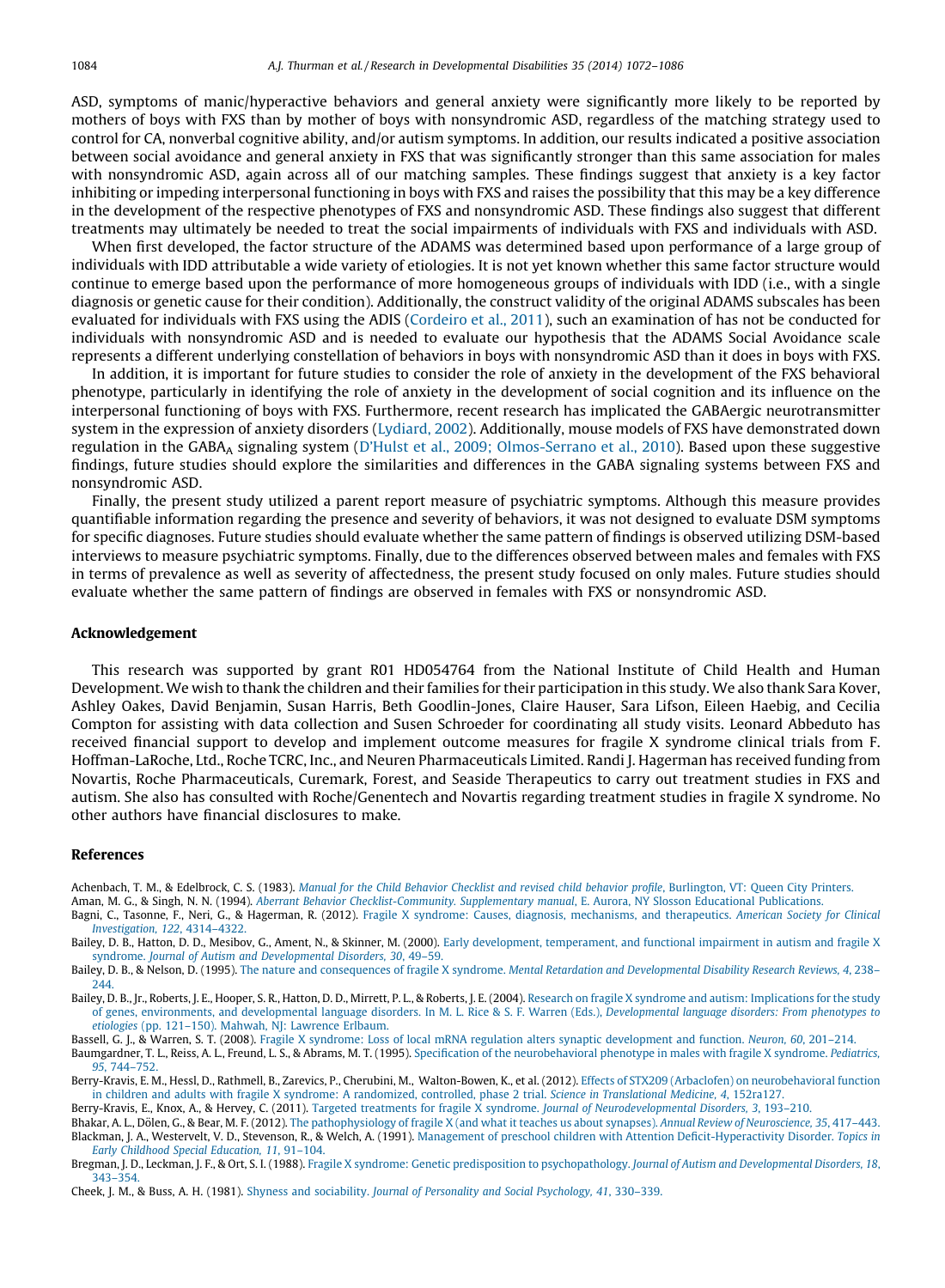- <span id="page-13-0"></span>Cordeiro, L., Ballinger, E., Hagerman, R., & Hessl, D.(2011). Clinical assessment of DSM-IV anxiety disorders in fragile X syndrome: Prevalence and [characterization.](http://refhub.elsevier.com/S0891-4222(14)00056-0/sbref0075) Journal of [Neurodevelopmental](http://refhub.elsevier.com/S0891-4222(14)00056-0/sbref0075) Disorders, 3, 57–67.
- Cornish, K., Scerif, G., & Karmiloff-Smith, A. (2007). Tracing [syndrome-specific](http://refhub.elsevier.com/S0891-4222(14)00056-0/sbref0080) trajectories of attention across the lifespan. Cortex, 43, 672–685.
- Crawford, D. C., Acuña, J. M., & Sherman, S. L. (2001). FMR1 and the fragile X syndrome: Human genome [epidemiology](http://refhub.elsevier.com/S0891-4222(14)00056-0/sbref0085) review. Genetics in Medicine, 3, 359-371. de Bruin, E. I., Ferdinand, R. F., Meester, S., Nijs, P. F. A., & Verheij, F. (2007). High rates of psychiatric co-morbidity in PDD-NOS. Journal of Autism and [Developmental](http://refhub.elsevier.com/S0891-4222(14)00056-0/sbref0090) [Disorders,](http://refhub.elsevier.com/S0891-4222(14)00056-0/sbref0090) 37, 877–886.
- Dekker, M. C., & Koot, H. M. (2003). DSM-IV disorders in children with borderline to moderate [intellectual](http://refhub.elsevier.com/S0891-4222(14)00056-0/sbref0095) disability. I: Prevalence and impact. Journal of the American Academy of Child and Adolescent [Psychiatry,](http://refhub.elsevier.com/S0891-4222(14)00056-0/sbref0095) 42, 915–922.

D'Hulst, C., Heulens, I., Brouwer, J. R., Willemson, R., De Geest, N., Reeve, S. P., et al. (2009). [Expression](http://refhub.elsevier.com/S0891-4222(14)00056-0/sbref0100) of GABAergic system in animal models for fragile X syndrome and fragile X associated [tremor/ataxia](http://refhub.elsevier.com/S0891-4222(14)00056-0/sbref0100) syndrome (FXTAS). Brain Research, 1253, 176–183.

- Dölen, G., Carpenter, R. L., Ocain, T. D., & Bear, M. F. (2010). [Mechanism-based](http://refhub.elsevier.com/S0891-4222(14)00056-0/sbref0105) approaches to treating fragile X. Pharmacology & Therapeutics, 127, 78–93.
- DuPaul, G. J., McGoey, K. E., Eckert, T. L., & VanBrakle, J. (2001). Preschool children with [Attention-Deficit/Hyperactivity](http://refhub.elsevier.com/S0891-4222(14)00056-0/sbref0110) Disorder: Impairments in behavioral, social, and social [functioning.](http://refhub.elsevier.com/S0891-4222(14)00056-0/sbref0110) Journal of the American Academy of Child and Adolescent Psychiatry, 40, 508–515.
- Dziembowska, M., Pretto, D. I., Janusz, A., Kaczmarek, L., Leigh, M. J., Gabriel, N., et al. (2013). High MMP-9 activity levels in fragile X [syndrome](http://refhub.elsevier.com/S0891-4222(14)00056-0/sbref0115) are lowered by [minocycline.](http://refhub.elsevier.com/S0891-4222(14)00056-0/sbref0115) American Journal of Medical Genetics, 161, 1897–1903.

Einfeld, S., Hall, W., & Levy, F. (1991). [Hyperactivity](http://refhub.elsevier.com/S0891-4222(14)00056-0/sbref0120) and fragile X syndrome. Journal of Abnormal Child Psychology, 19, 253–262.

- Einfeld, S. L., Tonge, B. J., & Florio, T. (1994). [Behavioural](http://refhub.elsevier.com/S0891-4222(14)00056-0/sbref0125) and emotional disturbance in fragile X syndrome. American Journal of Medical Genetics, 51, 386–391. Esbensen, A. J., Rojahn, J., Aman, M. G., & Ruedrich, S. (2003). Reliability and validity of an [assessment](http://refhub.elsevier.com/S0891-4222(14)00056-0/sbref0130) instrument for anxiety, depression, and mood among individuals with mental retardation. Journal of Autism and [Developmental](http://refhub.elsevier.com/S0891-4222(14)00056-0/sbref0130) Disorders, 33, 617–629.
- Fidler, D. J., Lunkenheimer, E., & Hahn, L. (2011). Emerging behavioral phenotypes and dynamic systems theory. International Review of Research on [Developmental](http://refhub.elsevier.com/S0891-4222(14)00056-0/sbref0135) [Disabilities,](http://refhub.elsevier.com/S0891-4222(14)00056-0/sbref0135) 40, 17–42.
- Fryns, J. P., Jacobs, J., Kleczkowska, A., & van den Berghe, H. (1984). The [psychological](http://refhub.elsevier.com/S0891-4222(14)00056-0/sbref0140) profile of the fragile X syndrome. Clinical Genetics, 25, 131–134.

Gallagher, A., & Hallahan, B. (2012). Fragile [X-associated](http://refhub.elsevier.com/S0891-4222(14)00056-0/sbref0145) disorders: A clinical overview. Journal of Neurology, 259, 401–413.

- Gevik, E., Eldevik, S., Fjæran-Granum, T., & Sponheim, E. (2011). [Kiddie-SADS](http://refhub.elsevier.com/S0891-4222(14)00056-0/sbref0150) reveals high rates of DSM-IV disorders in children and adolescents with autism spectrum disorder. Journal of Autism and [Developmental](http://refhub.elsevier.com/S0891-4222(14)00056-0/sbref0150) Disorders, 41, 761–769.
- Gotham, K., Pickles, A., & Lord, C. (2009). Standardizing ADOS scores for a measure of severity in autism spectrum disorders. Journal of Autism and [Developmental](http://refhub.elsevier.com/S0891-4222(14)00056-0/sbref0155) [Disorders,](http://refhub.elsevier.com/S0891-4222(14)00056-0/sbref0155) 39, 693–705.
- Gurkan, C. K., & Hagerman, R. J. (2012). Targeted treatments in autism and fragile X syndrome. Research in Autism Spectrum Disorders, 6, [1311–1320.](http://refhub.elsevier.com/S0891-4222(14)00056-0/sbref0160)
- Hagerman, R., Lauterborn, J., Au, J., & Berry-Kravis, E. (2012). Fragile X syndrome and targeted [treatments.](http://refhub.elsevier.com/S0891-4222(14)00056-0/sbref0165) In R. B. Denman (Ed.), Modeling fragile X syndrome (pp. [297–335\).](http://refhub.elsevier.com/S0891-4222(14)00056-0/sbref0165) New York: Springer.
- Harris, S. W., Hessl, D., Goodlin-Jones, B., Ferranti, J., Bacalman, S., Barbato, I., et al. (2008). Autism profiles of males with fragile X [syndrome.](http://refhub.elsevier.com/S0891-4222(14)00056-0/sbref0170) American Journal on Intellectual and [Developmental](http://refhub.elsevier.com/S0891-4222(14)00056-0/sbref0170) Disabilities, 113, 427–438.
- Hartley, S. L., Seltzer, M. M., Raspa, M., Olmstead, M., Bishop, E., & Bailey, D. B., Jr. (2011). Exploring the adult life of men and women with fragile X [syndrome:](http://refhub.elsevier.com/S0891-4222(14)00056-0/sbref0175) Results from a national survey. American Journal of Intellectual and [Developmental](http://refhub.elsevier.com/S0891-4222(14)00056-0/sbref0175) Disorders, 1, 16–35.
- Indah Winarni, T., Chonchaiya, W., Adams, E., Au, J., Rivera, S. M., Nguyen, D. V., et al. (2012). Sertraline may improve language [developmental](http://refhub.elsevier.com/S0891-4222(14)00056-0/sbref0180) trajectory in young children with fragile X syndrome: A [retrospective](http://refhub.elsevier.com/S0891-4222(14)00056-0/sbref0180) chart review. Autism Research and Treatment. article ID 104317, 8 pages.
- Jacquemont, S., Curie, A., des Portes, V., Torrioli, M. G., Berry-Kravis, E., Hagerman, R. J., et al. (2011). Epigenetic [modification](http://refhub.elsevier.com/S0891-4222(14)00056-0/sbref0185) of the FMR1 gene in fragile X syndrome is associated with differential response to the mGluR5 antagonist AFQ056. Science in [Translational](http://refhub.elsevier.com/S0891-4222(14)00056-0/sbref0185) Medicine, 3, 64ra1.
- Karmiloff-Smith, A. (1998). Development itself is the key to understanding [developmental](http://refhub.elsevier.com/S0891-4222(14)00056-0/sbref0190) disorders. Trends in Cognitive Sciences, 2, 389–398.
- Kau, A. S. M., Reider, E. E., Payne, L., Meyer, W. A., & Freund, L. (2000). Early behavioral signs of psychiatric [phenotypes](http://refhub.elsevier.com/S0891-4222(14)00056-0/sbref0195) in fragile X syndrome. American Journal on Mental [Retardation,](http://refhub.elsevier.com/S0891-4222(14)00056-0/sbref0195) 105, 266–299.
- Kingery, J. N., Erdley, C. A., Marshall, K. C., Whitaker, K. G., & Reuter, T. R. (2010). Peer [experiences](http://refhub.elsevier.com/S0891-4222(14)00056-0/sbref0200) of anxious and socially withdrawn youth: An integrative review of the [developmental](http://refhub.elsevier.com/S0891-4222(14)00056-0/sbref0200) and clinical literature. Clinical Child and Family Psychology Review, 13, 91–128.
- Krug, D. A., Arick, J. R., & Almond, P. J. (1993). Autism Behavior [Checklist](http://refhub.elsevier.com/S0891-4222(14)00056-0/sbref0205), Austin, TX: Pro-Ed.
- Leigh, M. J., Nguyen, D. V., Mu, Y., Winarni, T. I., Schneider, A., Chechi, T., et al. (2013). A randomized double-blind, [placebo-controlled](http://refhub.elsevier.com/S0891-4222(14)00056-0/sbref0210) trial of minocycline in children and adolescents with fragile X syndrome. Journal of [Developmental](http://refhub.elsevier.com/S0891-4222(14)00056-0/sbref0210) and Behavioral Pediatrics, 34, 147–155.
- Lewis, P., Abbeduto, L., Murphy, M., Richmond, E., Giles, N., Bruno, L., et al. (2006). Cognitive, language and [social-cognitive](http://refhub.elsevier.com/S0891-4222(14)00056-0/sbref0215) skills of individuals with fragile X syndrome with and without autism. Journal of [Intellectual](http://refhub.elsevier.com/S0891-4222(14)00056-0/sbref0215) Disability Research, 50, 532–545.
- Leyfer, O. T., Folstein, S. E., Bacalman, S., Davis, N. O., Dinh, E., Morgan, J., et al. (2006). Comorbid [psychiatric](http://refhub.elsevier.com/S0891-4222(14)00056-0/sbref0220) disorders in children with autism: Interview development and rates of disorders. Journal of Autism and [Developmental](http://refhub.elsevier.com/S0891-4222(14)00056-0/sbref0220) Disorders, 36, 849–861.
- Leyfer, O. T., Woodruff-Borden, J., & Mervis, C. B. (2009). Anxiety disorders in children with Williams syndrome, their mothers, and their siblings: [Implications](http://refhub.elsevier.com/S0891-4222(14)00056-0/sbref0225) for the etiology of anxiety disorders. Journal of [Neurodevelopmental](http://refhub.elsevier.com/S0891-4222(14)00056-0/sbref0225) Disorders, 1, 4–14.
- Lord, C., Rutter, M., DiLavore, P. C., & Risi, S. (1999). Autism Diagnostic Observation Schedule (ADOS), Los Angeles: Western [Psychological](http://refhub.elsevier.com/S0891-4222(14)00056-0/sbref0230) Services.
- Lydiard, R. B. (2002). The role of GABA in anxiety disorders. The Journal of Clinical [Psychiatry,](http://refhub.elsevier.com/S0891-4222(14)00056-0/sbref0235) 64, 21–27.
- Mattila, M.-L., Hurtig, T., Haapsamo, H., Jussila, K., Kuusikko-Gauffin, S., Kielinen, M., et al. (2010). Comorbid [psychiatric](http://refhub.elsevier.com/S0891-4222(14)00056-0/sbref0240) disorders associated with Asperger [syndrome/high-functioning](http://refhub.elsevier.com/S0891-4222(14)00056-0/sbref0240) autism: A community- and clinic-based study. Journal of Autism and Developmental Disorders, 40, 1080–1093.
- Mazzocco, M. M. M. (2000). Advances in research on the fragile X syndrome. Mental Retardation and [Developmental](http://refhub.elsevier.com/S0891-4222(14)00056-0/sbref0245) Disabilities Research Review, 6, 96–106.
- McDuffie, A., Thurman, A. J., Hagerman, R. J., & Abbeduto, L. (2014). Current symptoms of autism in males with fragile X [syndrome.](http://refhub.elsevier.com/S0891-4222(14)00056-0/sbref0250) Journal of Autism and [Developmental](http://refhub.elsevier.com/S0891-4222(14)00056-0/sbref0250) Disorders. (in press).
- Mervis, C. B., & John, A. E. (2008). Vocabulary abilities in children with Williams syndrome: Strengths, weaknesses, and relation to visuospatial [construction](http://refhub.elsevier.com/S0891-4222(14)00056-0/sbref0255) ability. Journal of Speech, [Language,](http://refhub.elsevier.com/S0891-4222(14)00056-0/sbref0255) and Hearing Research, 51, 967–982.
- Mervis, C. B., & Klein-Tasman, B. P. (2004). Methodological issues in [group-matching](http://refhub.elsevier.com/S0891-4222(14)00056-0/sbref0260) designs:  $\alpha$  $\alpha$  $\alpha$  levels for control variable comparisons and [measurement](http://refhub.elsevier.com/S0891-4222(14)00056-0/sbref0260) [characteristics](http://refhub.elsevier.com/S0891-4222(14)00056-0/sbref0260) of control and target variables. Journal of Autism and Developmental Disorders, 34, 7-17.
- Normandeau, S., & Guay, F. (1998). Preschool behavior and first-grade school [achievement:](http://refhub.elsevier.com/S0891-4222(14)00056-0/sbref0265) The mediational role of cognitive self-control. Journal of Educational [Psychology,](http://refhub.elsevier.com/S0891-4222(14)00056-0/sbref0265) 90, 111–121.
- Olmos-Serrano, J. L., Paluszkiewicz, S. M., Martin, B. S., Kaufman, W. E., Corbin, J. G., & Huntsman, M. M. (2010). Defective GABAergic [neurotransmission](http://refhub.elsevier.com/S0891-4222(14)00056-0/sbref0270) and pharmacological rescue of neuronal [hyperexcitability](http://refhub.elsevier.com/S0891-4222(14)00056-0/sbref0270) in the amygdala in a mouse model of fragile X syndrome. The Journal of Neuroscience, 30, 9929-9938. Oostra, B. A., & Willemson, R. (2003). A fragile X balance: FMR1 [expression](http://refhub.elsevier.com/S0891-4222(14)00056-0/sbref0275) levels. Human Molecular Genetics, 12, 249–257.
- Pollack, A. (2013). An experimental drug's bitter end. The New York Times, June 6. [http://www.nytimes.com/2013/06/07/business/an-experimental-drugs-bitter](http://www.nytimes.com/2013/06/07/business/an-experimental-drugs-bitter-end.html?pagewanted=all&_r=0)end.html?pagewanted=all&r=0.
- Risi, S., Lord, C., Gotham, K., Corsello, C., Chrysler, C., Szatmari, P., et al. (2006). Combining [information](http://refhub.elsevier.com/S0891-4222(14)00056-0/sbref0285) from multiple sources in the diagnosis of autism spectrum disorders. Journal of the American Academy of Child and Adolescent Psychiatry, 45, [1094–1103](http://refhub.elsevier.com/S0891-4222(14)00056-0/sbref0285).
- Rogers, S. J., Wehner, E., & Hagerman, R. (2001). The behavioral phenotype in fragile X: Symptoms in very young children with fragile X syndrome, [nonsyndromic](http://refhub.elsevier.com/S0891-4222(14)00056-0/sbref0290) autism, and other [developmental](http://refhub.elsevier.com/S0891-4222(14)00056-0/sbref0290) disorders. Journal of Developmental and Behavioral Pediatrics, 22, 409–417.
- Roid, G., & Miller, L. (1997). Leiter [International](http://refhub.elsevier.com/S0891-4222(14)00056-0/sbref0295) Performance Scales Revised, Wood Dale, IL: Stoelting.

Rutter, M., LeCouteur, A., & Lord, C. (2003). Autism Diagnostic [Interview-Revised](http://refhub.elsevier.com/S0891-4222(14)00056-0/sbref0300), Los Angeles: Western Psychological Services.

- Sansone, S. M., Widaman, K. F., Hall, S. S., Reiss, A. L., Lightbody, A., Kaufman, W. E., et al. (2012). [Psychometric](http://refhub.elsevier.com/S0891-4222(14)00056-0/sbref0305) study of the Aberrant Behavior Checklist in fragile X syndrome and implications for targeted treatment. Journal of Autism and [Developmental](http://refhub.elsevier.com/S0891-4222(14)00056-0/sbref0305) Disorders, 42, 1377–1392.
- Scerif, G., Longhi, E., Cole, V., Karmiloff-Smith, A., & Cornish, K. (2012). Attention across modalities as a [longitudinal](http://refhub.elsevier.com/S0891-4222(14)00056-0/sbref0310) predictor of early outcomes: The case of fragile X [syndrome.](http://refhub.elsevier.com/S0891-4222(14)00056-0/sbref0310) Journal of Child Psychology and Psychiatry, 53, 614–650.